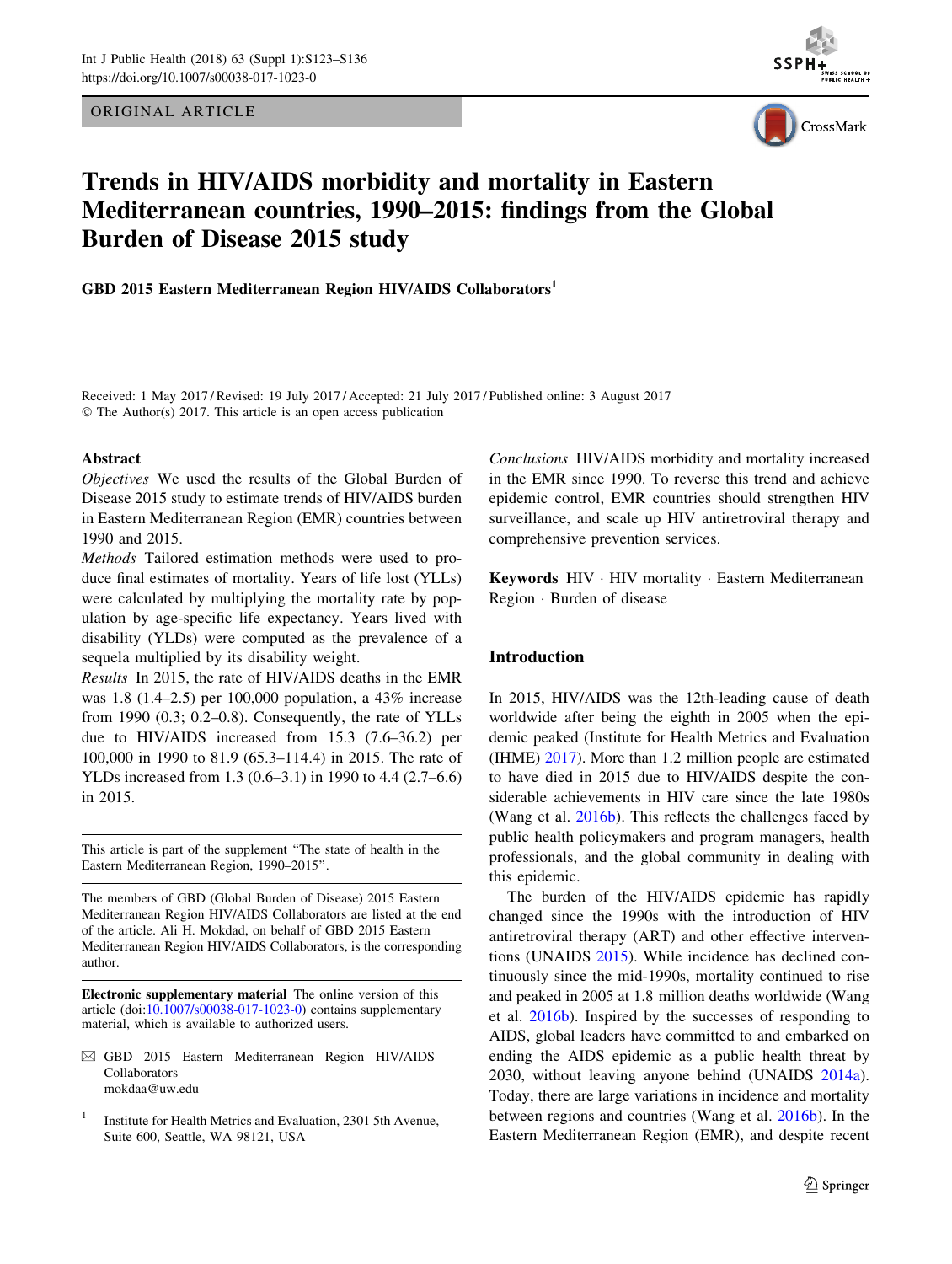progress (Institute for Health Metrics and Evaluation (IHME) [2017\)](#page-12-0), estimates of HIV/AIDS continue to be challenged with limitations in data availability and by insufficient epidemiological surveillance among those most at-risk of infection (Shawky et al. [2009;](#page-12-0) Mumtaz et al. [2014a](#page-12-0)). The EMR has a population of about 583 million people. Countries in the EMR vary significantly in terms of their gross domestic product, socio-demographic profiles, health indicators, and health system capacities and coverage (WHO EMRO [2017\)](#page-13-0).

The EMR has several vulnerability factors for HIV (Abu-Raddad et al. [2010\)](#page-11-0). The socio-cultural and socioeconomic fabric as well as the demographic structure of the region is evolving rapidly (Abu-Raddad et al. [2010](#page-11-0)). Extensive levels of migration, displacement, mobility, and conflicts are a hallmark of the region (UNAIDS RST MENA [2008](#page-12-0)). Injection drug use is also a major challenge in a region that produces most of the world's supply of heroin and is at the crossroads of major drug trade routes (UNODC [2007](#page-12-0)).

The emerging HIV epidemics among the most at-risk populations, such as men who have sex with men (MSM) and people who inject drugs (PWID), constitute the main feature of HIV epidemiology in the EMR today within a context that criminalizes and marginalizes these populations (Simmons [2014;](#page-12-0) Mumtaz et al. [2014a\)](#page-12-0). The majority of these epidemics are recent, having emerged within the last two decades (Mumtaz et al. [2014b](#page-12-0)). In addition to these documented epidemics, there is evidence suggesting hidden, undetected epidemics among the most at-risk populations in countries with still weak HIV surveillance systems (Mumtaz et al. [2014a](#page-12-0)).

Data on disability and mortality from HIV are crucial in understanding the regional response to the disease. To inform HIV policy, programming, and resource allocation about the state of the epidemic in EMR countries, we used the results of the GBD 2015 study to report the HIV/AIDS burden in these countries.

## Methods

The Eastern Mediterranean Region (EMR) countries, based on the World Health Organization classification, are the Islamic Republic of Afghanistan, the Kingdom of Bahrain, Djibouti, the Arab Republic of Egypt, the Islamic Republic of Iran, the Republic of Iraq, the Hashemite Kingdom of Jordan, the State of Kuwait, Lebanon, the State of Libya, the Kingdom of Morocco, the Sultanate of Oman, the Islamic Republic of Pakistan, Palestine, the State of Qatar, the Kingdom of Saudi Arabia, the Federal Republic of Somalia, the Republic of Sudan, the Syrian Arab Republic, the Republic of Tunisia, the United Arab Emirates, and the Republic of Yemen.

A detailed methodology of HIV/AIDS mortality estimation for GBD 2015 has been published elsewhere (Wang et al. [2016b](#page-12-0)). We used all available data sources including vital registration, verbal autopsies, surveys, publications, and reports. These data sources have been published else-where as an appendix (Wang et al. [2016b](#page-12-0)), and are available from the Global Health Data Exchange (Institute for Health Metrics and Evaluation [2017\)](#page-12-0). Briefly, the GBD estimation framework contains three sources for estimates of HIV-specific mortality: estimated HIV mortality from Spectrum (Brown et al. [2014;](#page-12-0) Stover et al. [2014](#page-12-0)); estimated excess HIV/AIDS mortality in our all-cause mortality estimation process; and spatiotemporal Gaussian process regression smoothed cause-specific HIV/AIDS mortality from vital registration (VR) systems that were adjusted for incompleteness and misclassification of causes of death (Wang et al. [2016a\)](#page-12-0). Tailored estimation methods were used to produce final estimates of mortality depending on age groups and the availability and quality of data for mortality of HIV/AIDS.

Years of life lost (YLLs) were calculated by multiplying the mortality rate by population by age-specific life expectancy from the reference life table used in the GBD study. Years lived with disability (YLDs) were computed as the prevalence of a sequela multiplied by the disability weight for that sequela without age weighting or discounting. The YLDs arising from HIV/AIDS are the sum of the YLDs for each of the sequelae associated with HIV/ AIDS. Disability-adjusted life years (DALYs) are computed as the sum of YLLs and YLDs. Detailed methods on YLLs, YLDs, and DALYs are published elsewhere (GBD 2015 DALYs and HALE Collaborators [2016;](#page-12-0) GBD 2015 Disease and Injury Incidence and Prevalence Collaborators [2016](#page-12-0); GBD 2015 Risk Factors Collaborators [2016\)](#page-12-0).

We estimated incidence and prevalence from the recoded spectrum model. This model was updated with assumptions of on-ART and off-ART mortality, as well as other program data available from the UNAIDS country files. Vital registration systems and sample registration systems provide some of the most reliable sources for estimation of HIV cause-specific deaths. Later, our cohort incidence bias adjustment method was used to scale the sizes of each incidence cohort on the basis of the raw estimates of HIV mortality from spectrum, adjusted for incompleteness and cause misclassification using unadjusted incidence curves and those observed in the vital registration system (Wang et al. [2016a\)](#page-12-0). More details about this method have been published previously (Wang et al. [2016b](#page-12-0)).

We also estimated risk factors following the GBD study's comparative assessment of risk factors detailed elsewhere (Forouzanfar et al. [2015\)](#page-12-0). Briefly, this method uses data for excess mortality and disability associated with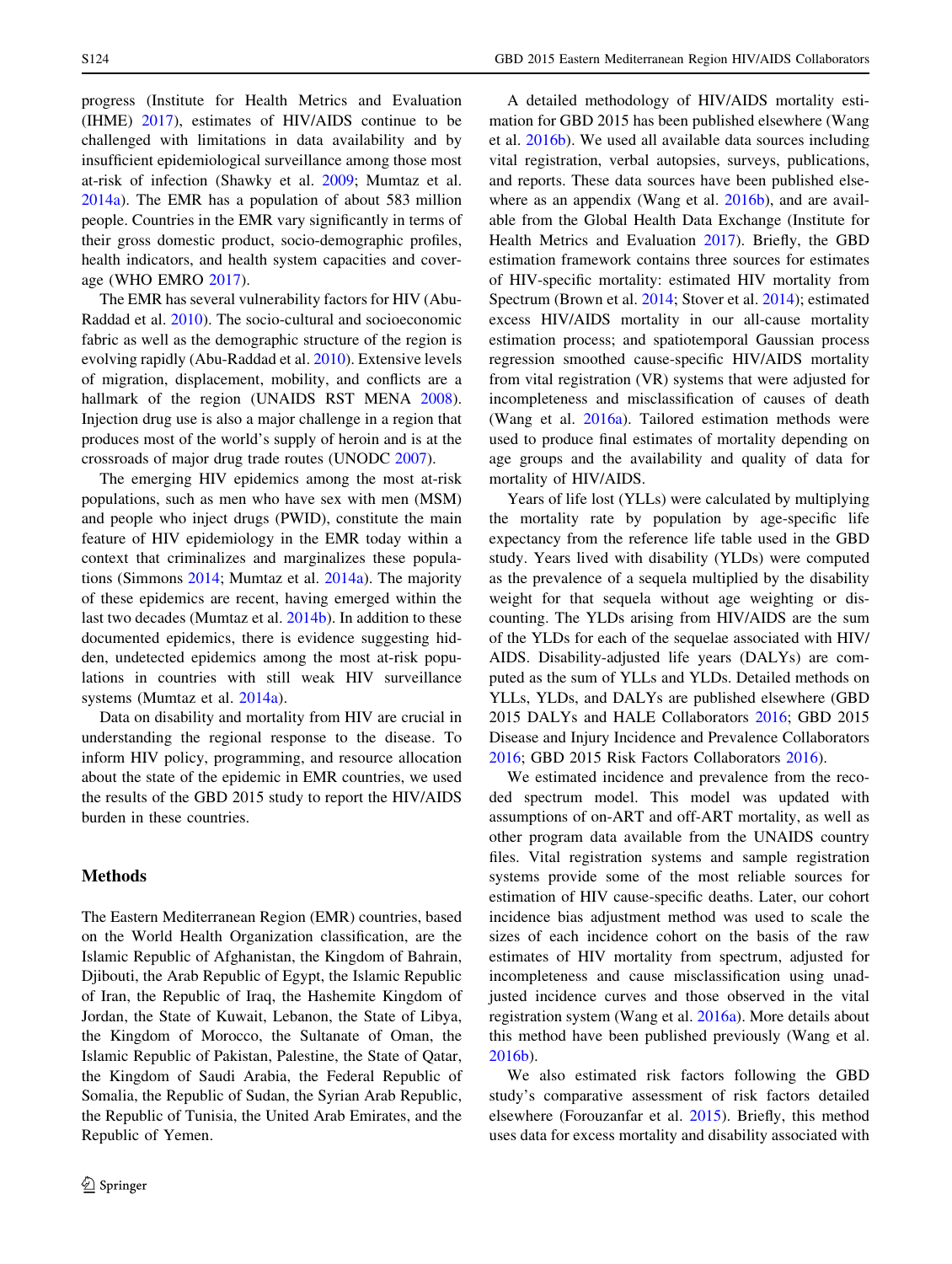risk factors, data for exposure to risks, and evidence-based assumptions on the desired counterfactual distribution of risk exposure. The attributable burden of a risk factor is estimated by multiplying DALYs from HIV/AIDS by the population attributable fraction for HIV/AIDS due to that risk factor.

We report age-standardized estimates, and 95% uncertainty intervals (UI) for each estimate—such as rates or numbers of deaths or DALYs. We estimated UIs by taking 1000 samples from the posterior distribution of each quantity and using the 25th- and 975th-ordered draws of the uncertainty distribution (Wang et al. [2016a](#page-12-0)). For 2015, we estimated the expected burden for each of the three measures (mortality, YLLs, and YLDs) as a function of each country's Socio-demographic Index (SDI)—a composite measure based on levels of income—education, and fertility (Wang et al. [2016a](#page-12-0)). SDI was developed for GBD 2015 to provide an interpretable synthesis of overall development, as measured by lag-dependent income per capita, average educational attainment in the population over 15 years of age, and total fertility rates. In GBD 2015, SDI was computed by rescaling each component to a scale of zero to one, with zero being the lowest observed educational attainment, lowest income per capita, and highest fertility rate from 1980 to 2015, and one being the highest observed educational attainment, highest income per capita, and lowest fertility rate during that time, and then taking the geometric mean of these values for each location-year.

#### Role of the funding source

The funder of the study had no role in study design, data collection, data analysis, data interpretation, or writing of the report.

## Results

## **Mortality**

The proportion of deaths attributable to HIV/AIDS has increased steadily in the EMR since 1990 by 6.7% annually (Fig. [1](#page-3-0)).

In 2015, HIV/AIDS caused 10,558 (95% UI 8411–17,775) deaths in the EMR, a tenfold increase from 1990 (936; 470–2226). This equals an increase in age-standardized rate from 0.3 (0.2–0.8) in 1990 to 1.8 (1.4–2.5) per 100,000 population in 2015 (Table [1](#page-4-0)). HIV/AIDS mortality among males—2.4 (1.8–3.4) deaths per 100,000 population—was double that among females—1.1 (0.9–1.5) deaths per 100,000 population. It affected mostly infants and those aged 25 years or older (Fig. [2\)](#page-4-0). HIV/ AIDS deaths as a percentage of all deaths decreased in Kuwait, Lebanon and, Syria at an annualized rate of 3.3, 1.0, and 0.4%, respectively (Table [2\)](#page-5-0). In 2015, the percent of deaths due to HIV/AIDS was highest in Djibouti, and higher than the regional average, 0.2 (0.1–0.2), in Bahrain, Oman, Libya, Lebanon, Saudi Arabia Somalia, Sudan, and UAE. It was lower than the regional average in all remaining countries (Table [2\)](#page-5-0).

## Years of life lost

Years of life lost to HIV/AIDS increased from 49,094 (24,960–117,290) in 1990 to 526,030 (416,745–734,351) in 2015. The rate of YLLs increased as well for the same period from 15.3 (7.6–36.2) to 81.8 (65.3–114.4) per 100,000 population (e-Table 1). E-Table 1 shows these rates for individual countries. The percent of YLLs due to HIV/AIDS decreased in Kuwait, Lebanon, Syria, and Qatar at annualized rates of 3.4, 1.4, 0.3, and 0.1%, respectively (Table [2\)](#page-5-0).

#### Years lived with disability

HIV/AIDS accounted for 26,000 (16,440–38,839) YLDs in 2015, a sixfold increase from 3829 (1875–8539) in 1990. The rate increased from 1.3 (0.6–3.1) per 100,000 population in 1990 to 4.4 (2.7–6.6) in 2015 (e-Table 2). E-Table 2 shows these rates for individual countries. The percent of YLDs due to HIV/AIDS decreased in Lebanon, Qatar, and Yemen by annualized rates of 2.2, 1.3, and 0.9%, respectively (Table [2](#page-5-0)).

HIV/AIDS caused more YLLs than YLDs at all times (e-Fig. 1).

#### Disability-adjusted life years

DALYs due to HIV/AIDS increased tenfold between 1990—52,923 (26,913–124,169)—and 2015—552,030 (439,956–768,775). The rate increased from 16.6 (8.4–38.8) to 86.2 (69.2–120.6) per 100,000 population (e-Table 3). E-Table 3 shows these rates for individual countries. The percent of DALYs due to HIV/AIDS decreased in Kuwait, Lebanon, Qatar, Syria, and Yemen by annualized rates of 3.3, 1.5, 0.2, 0.2, and 0.1%, respectively (Table [2\)](#page-5-0).

### Incidence and prevalence

Incidence and prevalence of HIV/AIDS have increased in the EMR since 1990 from 2.9 (2.0–4.9) and 9.1 (5.1–16.4), to 5.3 (3.9–7.9) and 28.4 (22.3–39.8) per 100,000 population, respectively. The highest and lowest incidence for 2015 was observed in Djibouti and Syria, respectively: 90.9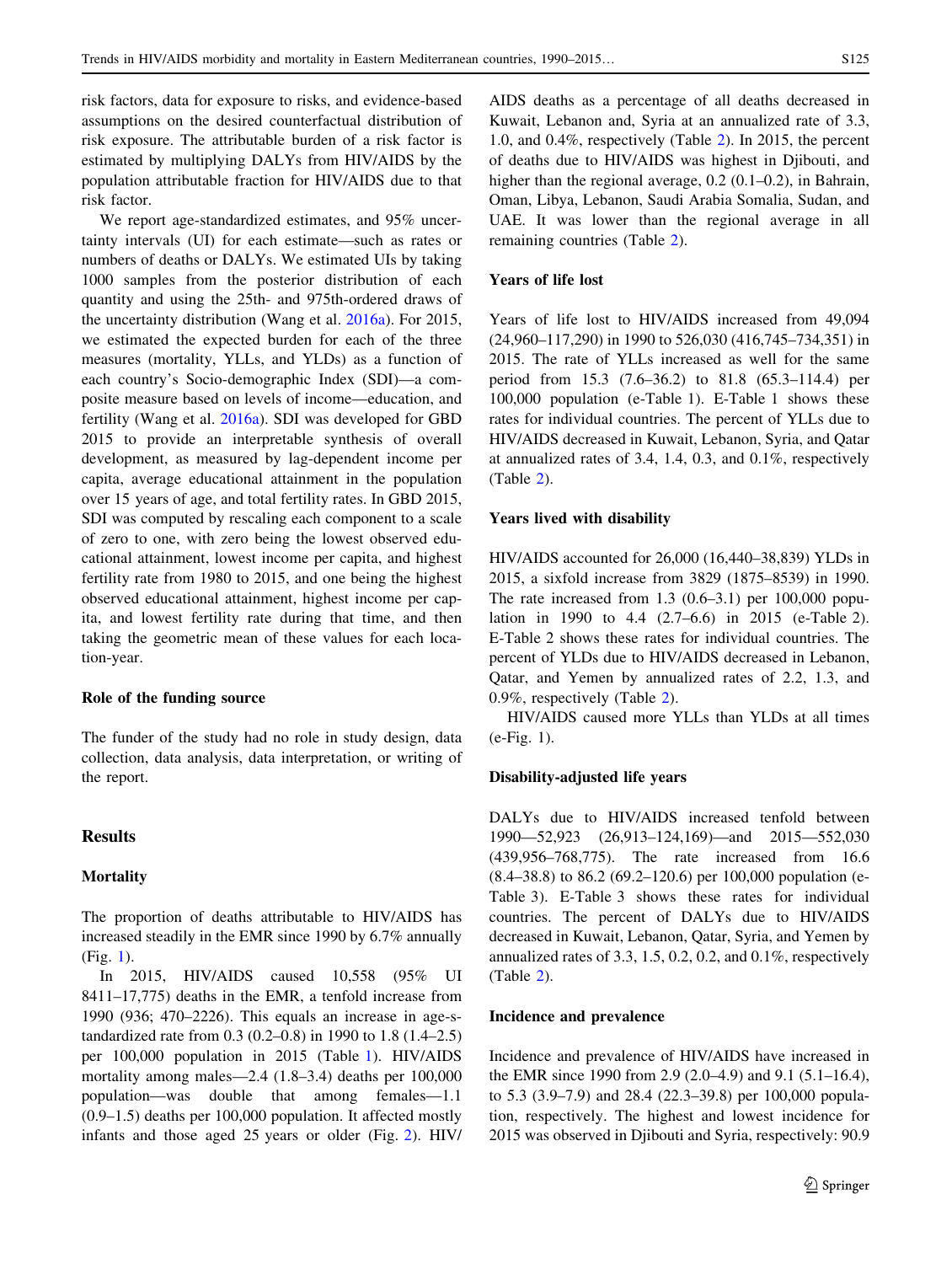<span id="page-3-0"></span>

Fig. 1 Trends of HIV/AIDS age-standardized mortality worldwide, and in the Eastern Mediterranean Region (EMR), 1990–2015. (Global Burden of Disease Study 2015, Global, the Eastern Mediterranean Region, 1990–2015)

(55.0–142.4) and 0.4 (0.2–0.5). The highest and lowest prevalence for 2015 were observed in Djibouti and Kuwait, respectively: 919.7 (714.8–1161.9) and 0.0 (0.0–0.0) per 100,000 populations. Table [3](#page-6-0) presents estimates of incidence and prevalence of HIV/AIDS in EMR countries in 1990, 2005, and 2015.

## Risk factors

Unsafe sex and drug use accounted for 74.1 and 18.8% of HIV deaths, 75.3 and 17.5% of HIV YLLs, 71.9 and 21.3% of HIV YLDs, and 75.1 and 17.7% of HIV DALYs, respectively. In Djibouti, where HIV/AIDS mortality was highest in comparison to all other EMR countries, unsafe sex and drug use contributed to 94.4 and 0.4% of deaths related to HIV/AIDS, respectively. On the other hand, in Syria, where HIV/AIDS mortality was lowest, unsafe sex and drug use contributed to 84.5 and 6.4% of deaths related to HIV/AIDS, respectively. Table [4](#page-7-0) presents estimates of risk factors contribution to HIV/AIDS deaths, YLLs, YLDs, and DALYs.

## Observed versus expected burden

Despite the increase of HIV/AIDS mortality in EMR countries over time, all, but Djibouti had lower observed deaths than expected based on SDI (Table [1](#page-4-0)). Expected deaths were within the range of uncertainty for the observed deaths in Djibouti (Table [1\)](#page-4-0). Only Djibouti had higher observed YLLs and YLDs than what would have been expected for 2015 based on SDI (e-Tables 1, 2).

Expected YLDs were within the range of uncertainty for the observed YLDs in Bahrain, Lebanon, Libya, Saudi Arabia, and the United Arab Emirates (e-Table 2). Expected DALYs were within the range of uncertainty for the observed DALYs in Djibouti and the United Arab Emirates (e-Table 3).

## **Discussion**

This is the first GBD study to comprehensively examine the burden and trends of HIV/AIDS-related mortality in EMR countries from 1990 to 2015. Our estimates show a tenfold increase in HIV/AIDS mortality rates and other measures of disease burden for the EMR region with most of the HIV/AIDS burden is contributed by the three poorest countries Djibouti, Somalia, and Sudan. These results highlight the expanding nature of the epidemic in the EMR, in contrast to the other global regions (UNAIDS [2016a](#page-12-0)). They also affirm the epidemiological evidence indicating emerging HIV epidemics within the last two decades such as among MSM in nearly half of EMR countries (Mumtaz et al. [2011,](#page-12-0) [2014a\)](#page-12-0) and among PWID in over a third of EMR countries (Mumtaz et al. [2014a](#page-12-0), [b](#page-12-0)), two populations that are still being criminalized in this region, making epidemic control harder to reach (Simmons [2014;](#page-12-0) Aaraj and Chrouch [2016\)](#page-11-0). Despite these rapid increases, HIV disease burden in EMR remains at least tenfold lower than HIV/AIDS mortality at the global level, and at all times (Wang et al. [2016b](#page-12-0)).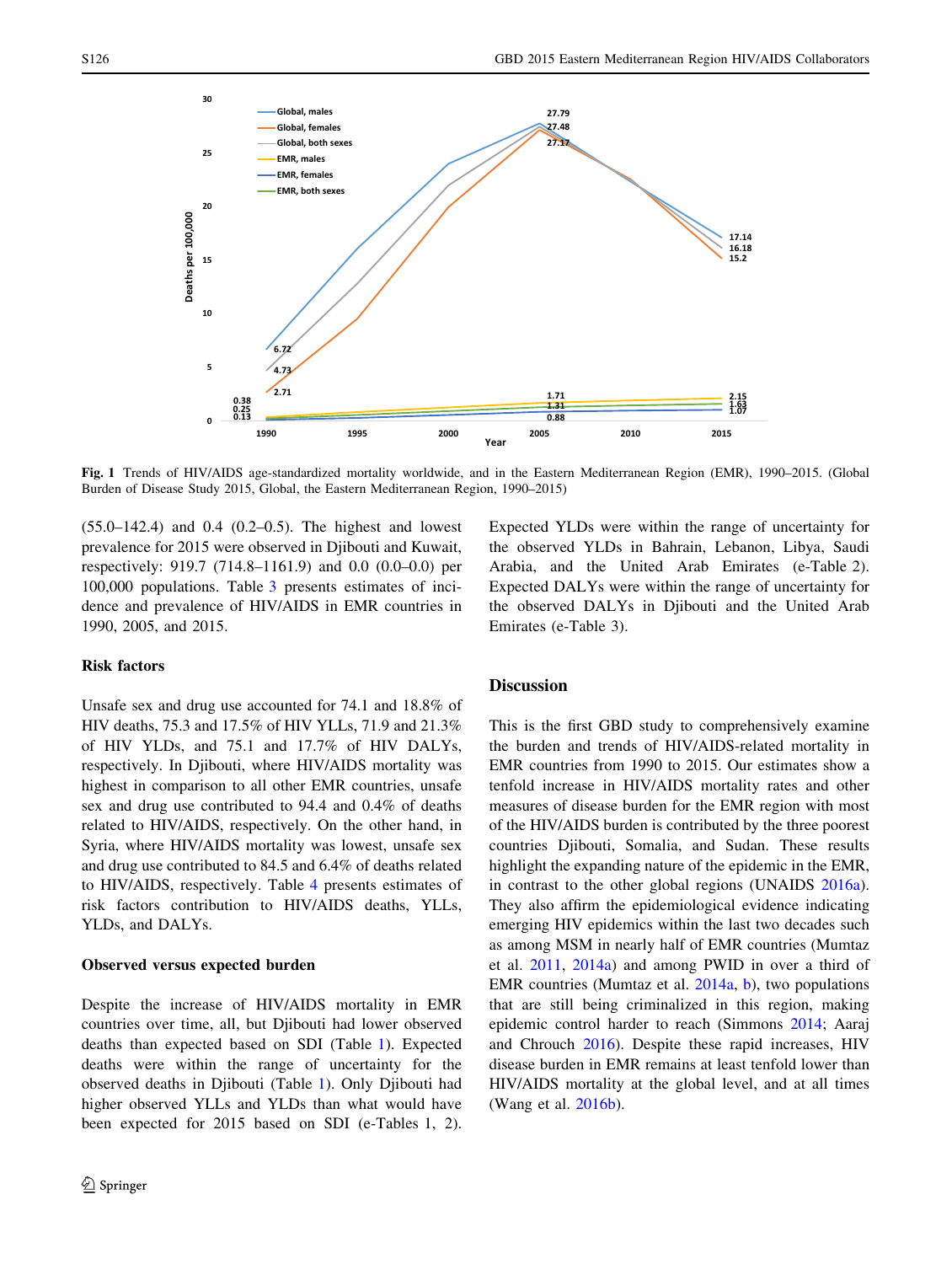<span id="page-4-0"></span>

| Table 1 Rates and 95% uncertainty levels (UL) of age-standardized HIV/AIDS mortality per 100,000 population in Eastern Mediterranean |  |  |  |  |  |
|--------------------------------------------------------------------------------------------------------------------------------------|--|--|--|--|--|
| Region countries observed in 1990, 2005, and 2015, and expected in 2015 based on Socio-demographic Index (SDI)                       |  |  |  |  |  |

| Location                     | 1990             | 2005               | 2015                   |                                     |
|------------------------------|------------------|--------------------|------------------------|-------------------------------------|
|                              | Rate (95% UL)    | Rate (95% UL)      | Observed rate (95% UL) | Expected rate based<br>on SDI (SDI) |
| Eastern Mediterranean Region | $0.3(0.2-0.8)$   | $1.5(1.2-2.2)$     | $1.8(1.4-2.5)$         | 35.1(0.55)                          |
| Low and lower middle income  |                  |                    |                        |                                     |
| Afghanistan                  | $0.5(0.0-2.6)$   | $1.1(0.1-6.0)$     | $1.0(0.2 - 3.5)$       | 45.0(0.29)                          |
| Somalia                      | $2.0(0.7-4.4)$   | $20.4(13.4-28.3)$  | $19.1(13.8-25.0)$      | 44.1(0.15)                          |
| Djibouti                     | $10.6(2.7-30.0)$ | $82.2(53.7-115.9)$ | $45.8(30.8 - 60.9)$    | 46.2(0.46)                          |
| Egypt                        | $0.0(0.0-0.0)$   | $0.2(0.1-0.2)$     | $0.2(0.2-0.3)$         | 31.2(0.62)                          |
| Morocco                      | $0.1(0.1-0.1)$   | $0.5(0.4-0.6)$     | $1.1(0.8-1.4)$         | 43.6(0.50)                          |
| Pakistan                     | $0.1(0.0-0.5)$   | $0.3(0.0-1.7)$     | $0.9(0.2-3.2)$         | 46.3(0.47)                          |
| Palestine                    | $0.0(0.0-0.1)$   | $0.3(0.3-0.4)$     | $0.4(0.3-0.7)$         | 35.9 (0.57)                         |
| Sudan                        | $2.5(0.7-5.5)$   | $12.4(8.6-16.6)$   | $13.8(10.5-16.4)$      | 45.7(0.43)                          |
| Syria                        | $0.2(0.2-0.2)$   | $0.1(0.1-0.1)$     | $0.2(0.1-0.3)$         | 34.8 (0.58)                         |
| Tunisia                      | $0.2(0.0-0.1)$   | $0.3(0.2-0.3)$     | $0.8(0.6-1.0)$         | 27.9(0.65)                          |
| Yemen                        | $0.8(0.0-4.5)$   | $1.5(0.2-9.3)$     | $0.8(0.2-3.3)$         | 45.5 (0.41)                         |
| Upper middle and high income |                  |                    |                        |                                     |
| Iran                         | $0.1(0.0-0.1)$   | $0.4(0.4-0.5)$     | $0.7(0.5-1.0)$         | 23.5(0.72)                          |
| Iraq                         | $0.0(0.0-0.1)$   | $0.2(0.2-0.2)$     | $0.4(0.3-0.5)$         | 34.8 (0.58)                         |
| Jordan                       | $0.0(0.0-0.1)$   | $0.2(0.1-0.2)$     | $0.2(0.1-0.3)$         | 25.5(0.70)                          |
| Lebanon                      | $2.1(0.1-17.1)$  | $2.0(0.2 - 12.7)$  | $1.7(0.3-8.2)$         | 17.0(0.75)                          |
| Libya                        | $0.9(0.0-5.0)$   | $2.1(0.0-12.9)$    | $1.7(0.1-9.0)$         | 28.9 (0.64)                         |
| Bahrain                      | $0.4(0.1-0.8)$   | $1.4(1.0-2.0)$     | $1.3(0.8-2.2)$         | 15.2(0.78)                          |
| Kuwait                       | $0.4(0.3-0.4)$   | $0.4(0.4-0.5)$     | $0.2(0.2-0.2)$         | 7.2(0.86)                           |
| Oman                         | $0.1(0.1-0.1)$   | $1.0(0.9-1.3)$     | $1.5(1.1-2.0)$         | 21.9(0.73)                          |
| Qatar                        | $0.3(0.1-0.5)$   | $0.5(0.3-0.9)$     | $0.3(0.2-0.6)$         | 12.4(0.80)                          |
| Saudi Arabia                 | $0.6(0.1-3.1)$   | $1.6(0.6-5.6)$     | $1.5(0.7-4.0)$         | 16.9(0.76)                          |
| United Arab Emirates         | $1.0(0.0-6.3)$   | $2.6(0.1-16.7)$    | $2.2(0.1 - 11.7)$      | 7.2(0.88)                           |

Global Burden of Disease 2015 study, Eastern Mediterranean countries, 1990–2015





**Deaths Lower bound Upper bound**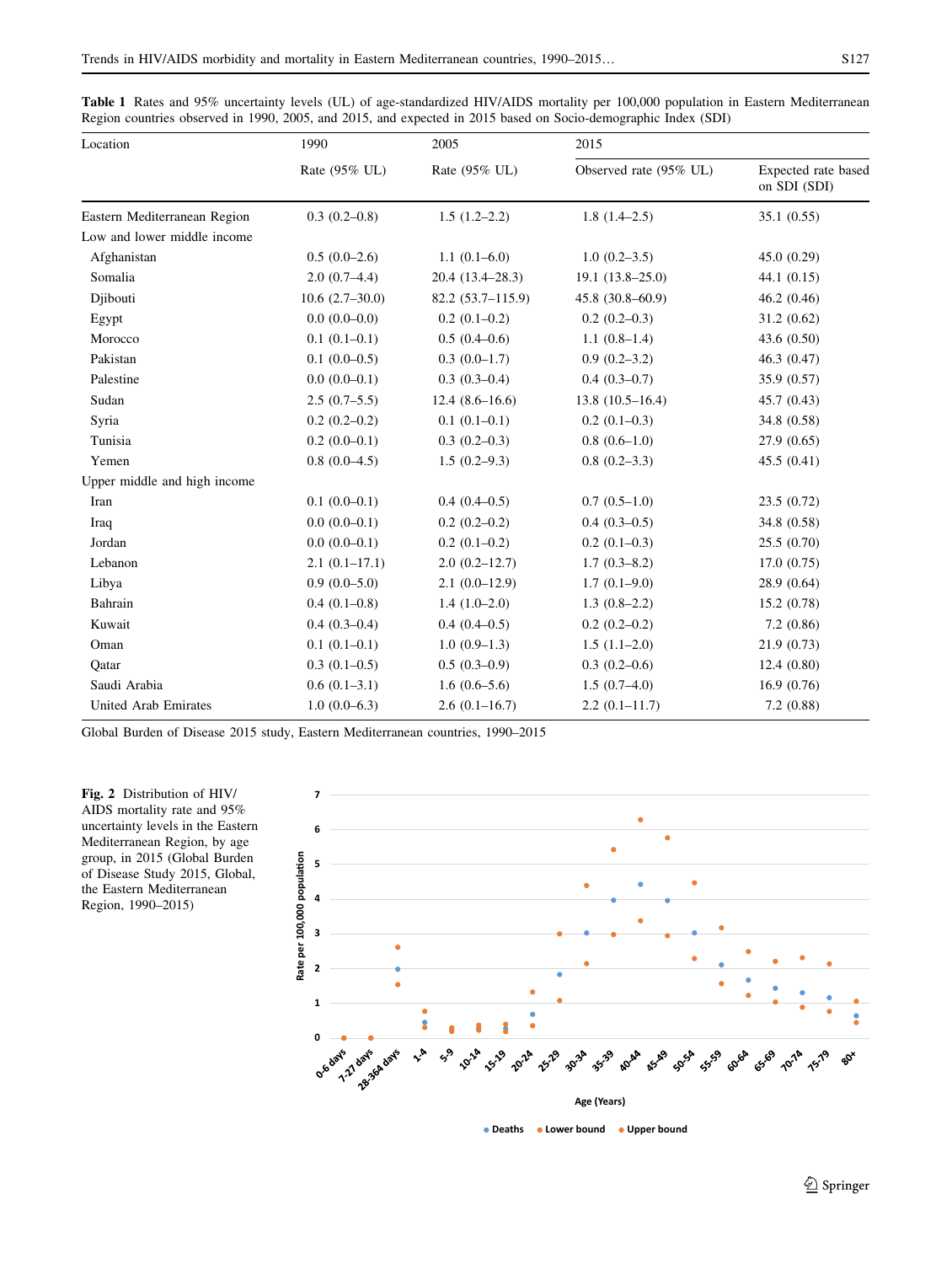<span id="page-5-0"></span>Table 2 Percent of deaths, YLDs, and YLLs attributable to HIV/AIDS, and their relative annual percent change, 1990–2015, Eastern Mediterranean Region countries

| Location                     | % Death        | Annual %<br>change | % YLLs         | Annual %<br>change | % YLDs         | Annual %<br>change | % DALYs        | Annual %<br>change |
|------------------------------|----------------|--------------------|----------------|--------------------|----------------|--------------------|----------------|--------------------|
| Eastern Mediterranean Region | $0.2(0.1-0.2)$ | 6.7                | $0.3(0.2-0.4)$ | 6.7                | $0.0(0.0-0.1)$ | 4.7                | $0.2(0.2-0.3)$ | 6.6                |
| Low and lower middle income  |                |                    |                |                    |                |                    |                |                    |
| Afghanistan                  | $0.0(0.0-0.2)$ | 2.7                | $0.1(0.0-0.2)$ | 2.5                | $0.0(0.0-0.1)$ | 1.4                | $0.1(0.0-0.2)$ | 2.4                |
| Somalia                      | $1.1(0.5-1.9)$ | 9.0                | $1.5(0.7-2.6)$ | 9.0                | $0.3(0.2-0.6)$ | 6.8                | $1.3(0.7-2.0)$ | 8.9                |
| Djibouti                     | $3.7(2.1-5.5)$ | 5.9                | $5.9(3.6-8.8)$ | 5.9                | $0.9(0.6-1.4)$ | 3.3                | $4.6(3.0-6.6)$ | 5.7                |
| Egypt                        | $0.0(0.0-0.0)$ | 7.7                | $0.1(0.0-0.1)$ | 7.7                | $0.0(0.0-0.0)$ | 7.4                | $0.0(0.0-0.0)$ | 7.7                |
| Morocco                      | $0.1(0.1-0.2)$ | 11.4               | $0.3(0.2-0.4)$ | 11.2               | $0.0(0.0-0.1)$ | 7.7                | $0.2(0.1-0.2)$ | 10.8               |
| Pakistan                     | $0.1(0.0-0.3)$ | 10.3               | $0.1(0.0-0.4)$ | 10.2               | $0.0(0.0-0.1)$ | 8.1                | $0.1(0.0-0.3)$ | 10.1               |
| Palestine                    | $0.1(0.0-0.1)$ | 9.3                | $0.1(0.1-0.2)$ | 9.2                | $0.0(0.0-0.0)$ | 8.8                | $0.1(0.1-0.1)$ | 9.2                |
| Sudan                        | $1.3(0.9-1.7)$ | 6.8                | $2.0(1.4-2.7)$ | 6.7                | $0.2(0.1-0.4)$ | 4.3                | $1.5(1.1-1.9)$ | 6.6                |
| Syria                        | $0.0(0.0-0.0)$ | $-0.4$             | $0.0(0.0-0.1)$ | $-0.3$             | $0.0(0.0-0.0)$ | 0.4                | $0.0(0.0-0.0)$ | $-0.2$             |
| Tunisia                      | $0.1(0.1-0.2)$ | 6.3                | $0.3(0.2-0.4)$ | 8.8                | $0.0(0.0-0.0)$ | 6.9                | $0.2(0.1-0.2)$ | 8.6                |
| Yemen                        | $0.1(0.0-0.3)$ | 0.1                | $0.1(0.0-0.4)$ | 0.0                | $0.0(0.0-0.1)$ | $-0.9$             | $0.1(0.0-0.3)$ | $-0.1$             |
| Upper middle and high income |                |                    |                |                    |                |                    |                |                    |
| Iran                         | $0.1(0.1-0.1)$ | 10.2               | $0.2(0.1-0.2)$ | 10.1               | $0.0(0.0-0.0)$ | 4.9                | $0.1(0.1-0.2)$ | 9.3                |
| Iraq                         | $0.0(0.0-0.0)$ | 10.1               | $0.1(0.0-0.1)$ | 10.1               | $0.0(0.0-0.0)$ | 9.8                | $0.0(0.0-0.1)$ | 10.1               |
| Jordan                       | $0.0(0.0-0.1)$ | 6.5                | $0.1(0.0-0.1)$ | 6.4                | $0.0(0.0-0.0)$ | 5.6                | $0.0(0.0-0.1)$ | 6.3                |
| Lebanon                      | $0.3(0.0-1.4)$ | $-1.0$             | $0.6(0.1-2.7)$ | $-1.4$             | $0.0(0.0-0.1)$ | $-2.2$             | $0.3(0.1-1.4)$ | $-1.5$             |
| Libya                        | $0.2(0.0-1.1)$ | 2.7                | $0.4(0.0-2.2)$ | 2.6                | $0.0(0.0-0.2)$ | 1.2                | $0.3(0.0-1.4)$ | 2.5                |
| Bahrain                      | $0.2(0.1-0.4)$ | 4.3                | $0.5(0.3-0.9)$ | 4.1                | $0.0(0.0-0.1)$ | 3.7                | $0.3(0.2-0.4)$ | 4.1                |
| Kuwait                       | $0.0(0.0-0.0)$ | $-3.3$             | $0.1(0.1-0.1)$ | $-3.4$             | $0.0(0.0-0.0)$ | 0.4                | $0.0(0.0-0.1)$ | $-3.3$             |
| Oman                         | $0.2(0.2-0.3)$ | 10.1               | $0.5(0.3-0.6)$ | 9.7                | $0.0(0.0-0.1)$ | 8.8                | $0.3(0.2-0.4)$ | 9.7                |
| Qatar                        | $0.1(0.0-0.1)$ | 0.3                | $0.1(0.1-0.2)$ | $-0.1$             | $0.0(0.0-0.0)$ | $-1.3$             | $0.1(0.0-0.1)$ | $-0.2$             |
| Saudi Arabia                 | $0.3(0.1-0.7)$ | 3.6                | $0.6(0.3-1.6)$ | 3.4                | $0.0(0.0-0.1)$ | 2.1                | $0.3(0.2-0.9)$ | 3.3                |
| United Arab Emirates         | $0.3(0.0-1.5)$ | 3.3                | $0.6(0.0-3.1)$ | 3.2                | $0.0(0.0-0.2)$ | 1.2                | $0.4(0.0-1.9)$ | 3.0                |

Global Burden of Disease 2015 study, Eastern Mediterranean countries, 1990–2015

YLDs years lived with disability, YLLs years of life lost

These results indicate that EMR countries are not likely to fulfill the Joint United Nations Program on HIV/AIDS (UNAIDS) ''90-90-90'' target of diagnosing 90% of all people living with HIV/AIDS, providing ART for 90% of those diagnosed, and achieving viral suppression for 90% of those treated, all by 2020 (UNAIDS [2014b\)](#page-12-0). EMR countries are also not likely to reach the fast-track target of ending AIDS by 2030 (UNAIDS [2016a\)](#page-12-0). The striking gap between the expanding disease burden and global targets for reducing this burden highlights the need for EMR countries to strengthen HIV/AIDS voluntary counseling and testing among the most at-risk populations, improve HIV epidemiological surveillance, and scale up ART and comprehensive prevention services.

A major challenge in the EMR is the weak vital registration and epidemiological surveillance systems. People living with HIV are being diagnosed at a late stage of disease progression, thus their chances of accessing treatment and surviving are decreasing. Most HIV infections

appear to be detected through routine screening, such as in the context of blood donation, premarital medical tests, and employment, or visa and residency applications (Hermez et al. [2010](#page-12-0)). Moreover, data on relevant HIV/AIDS indicators, such as the Global AIDS Response Progress Reporting indicators, are limited in many EMR countries, although quality integrated bio-behavioral surveillance surveys (IBBSS) of hard-to-reach populations have already proven possible in over half of EMRO countries (Abu-Raddad et al. [2010](#page-11-0); Mumtaz et al. [2011](#page-12-0), [2014b](#page-12-0)). Sustainability of IBBSS rounds in countries where they have been conducted, and implementing them in countries where they have not been conducted, should be a priority.

These results also affirm the evidence indicating low ART coverage in EMR and persistent challenges with the treatment cascade (World Health Organization [2017](#page-13-0); UNAIDS [2016b](#page-12-0)). EMR has the lowest ART coverage globally at a median of 17% in 2015 (UNAIDS [2016b\)](#page-12-0), and did not reach the 2015 midterm regional objective of 50%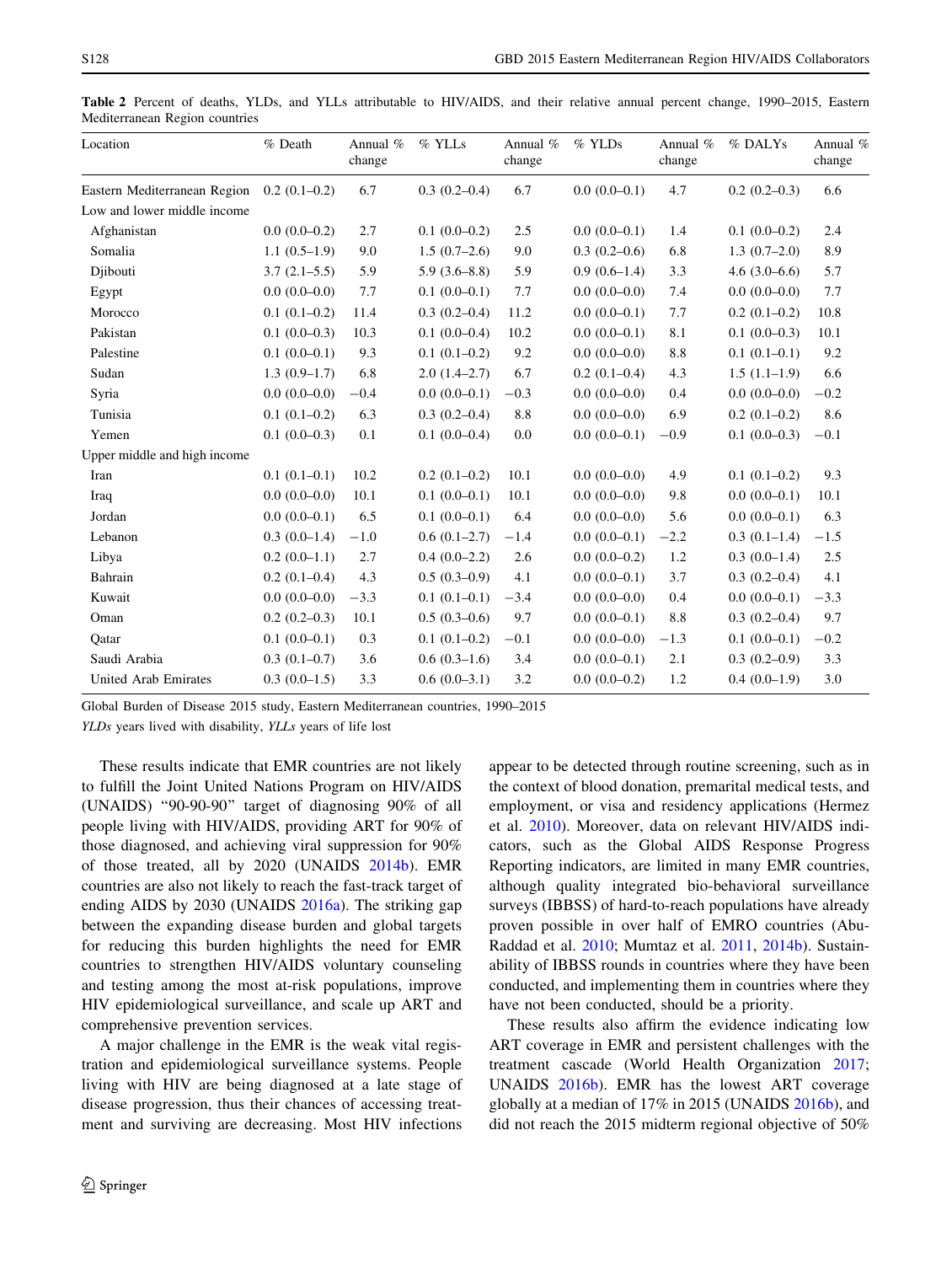<span id="page-6-0"></span>

| Table 3 Rates and 95% uncertainty levels (UL) of age-standardized incidence and prevalence of HIV/AIDS per 100,000 population |                                    |                     |                      |                      |                          |                      |
|-------------------------------------------------------------------------------------------------------------------------------|------------------------------------|---------------------|----------------------|----------------------|--------------------------|----------------------|
| Location                                                                                                                      | Incidence (95% UL)                 |                     |                      | Prevalence (95% UL)  |                          |                      |
|                                                                                                                               | 1990                               | 2005                | 2015                 | 1990                 | 2005                     | 2015                 |
| Eastern Mediterranean Region<br>Low and lower middle income                                                                   | $2.9(2.0-4.9)$                     | $4.7(4.0 - 5.7)$    | 5.3 $(3.9 - 7.9)$    | $9.1 (5.1 - 16.4)$   | $23.4(20.0-28.1)$        | $28.4(22.3-39.8)$    |
| Afghanistan                                                                                                                   | $2.7(0.2-20.5)$                    | $1.2(0.4 - 4.2)$    | $2.6(0.6 - 7.3)$     | $10.4(0.7 - 57.8)$   | $9.3(1.9 - 49.0)$        | $14.9(4.8-46.7)$     |
| Somalia                                                                                                                       | 24.7 (13.1-45.8)                   | $47.4(34.8 - 62.4)$ | 29.2 (18.7-45.0)     | $79.5(41.1 - 143.5)$ | 359.2 (276.3-466.0)      | 293.1 (224.8-380.7)  |
| Djibouti                                                                                                                      | $134.5(58.4 - 281.3)$              | 115.8 (82.6-159.5)  | $90.9(55.0 - 142.4)$ | 577.6 (198.5-1501.1) | $1176.9(932.3 - 1472.4)$ | 919.7 (714.8-1161.9) |
| Egypt                                                                                                                         | $0.3(0.2-0.5)$                     | $0.5(0.4-0.8)$      | $1.2(0.7-1.9)$       | $0.0(0.0-0.0)$       | $0.5(0.1 - 1.1)$         | $3.1(1.6 - 4.7)$     |
| Morocco                                                                                                                       | 1.6 $(1.3-1.9)$<br>0.9 $(0.4-4.3)$ | $3.9(3.2 - 5.2)$    | $4.7(3.9 - 5.9)$     | $0.0(0.0-0.0)$       | $12.3 (7.6 - 17.7)$      | 18.6 $(10.2 - 29.5)$ |
| Pakistan                                                                                                                      |                                    | $1.8(0.9 - 4.5)$    | 5.6 $(1.9-15.0)$     | $0.7(0.0-4.6)$       | $2.6(0.4 - 9.4)$         | $22.3(6.0 - 59.6)$   |
| Palestine                                                                                                                     | $0.4(0.2-0.6)$                     | $1.3(0.9-1.9)$      | $2.0(1.0-3.4)$       | $0.0(0.0-0.0)$       | $3.2(1.6-5.1)$           | $7.0 (3.7 - 12.0)$   |
| Sudan                                                                                                                         | $.5.8(6.0-31.2)$                   | 29.7 (22.0-38.5)    | $[5.7 (7.2 - 27.5)]$ | 79.2 (25.8–155.2)    | 197.1 (155.7-249.7)      | 167.5 (131.9-213.6)  |
| Syria                                                                                                                         | $0.2(0.2-0.3)$                     | $0.2(0.1 - 0.2)$    | $0.4(0.2 - 0.5)$     | $0.0(0.0-0.0)$       | $0.0(0.0-0.0)$           | $0.6(0.1 - 1.7)$     |
| Tunisia                                                                                                                       | $0.9(0.6-1.3)$                     | $1.7(1.1 - 2.6)$    | $3.0(1.8 - 5.0)$     | $0.3(0.1 - 0.7)$     | $6.5(3.3-10.5)$          | $16.0 (7.7 - 26.9)$  |
| Yemen                                                                                                                         | $6.4(3.4 - 31.1)$                  | $4.4(3.3-8.0)$      | $3.7 (2.1 - 7.5)$    | $17.3(2.1 - 97.8)$   | $11.9(4.0 - 41.6)$       | $16.8(5.0-41.4)$     |
| Upper middle and high income                                                                                                  |                                    |                     |                      |                      |                          |                      |
| Iran                                                                                                                          | $2.4(2.0-3.3)$                     | $5.4(4.6-6.3)$      | $6.9(5.8-8.2)$       | $0.9(0.4-1.5)$       | $9.4(6.6 - 14.4)$        | $11.4(7.8-17.8)$     |
| Iraq                                                                                                                          | $0.2(0.1 - 0.4)$                   | $0.7(0.5 - 1.2)$    | $1.6(0.4-3.2)$       | $0.0(0.0-0.0)$       | $2.0(1.0-3.2)$           | $7.6(3.8-13.4)$      |
| Jordan                                                                                                                        | $0.2(0.1 - 0.4)$                   | $0.3(0.2-0.5)$      | $0.4(0.1 - 0.8)$     | $0.0(0.0-0.0)$       | $0.2(0.0-0.5)$           | $0.4(0.0-0.9)$       |
| Lebanon                                                                                                                       | 8.8 (1.6-62.0)                     | $2.4(1.0 - 7.0)$    | $2.7(1.0 - 6.8)$     | $63.0(4.3 - 447.4)$  | 34.6 (6.3-175.9)         | 28.6 (7.0-123.0)     |
| Libya                                                                                                                         | 6.8 $(2.2 - 34.0)$                 | $5.4(2.5-16.5)$     | 5.7 $(2.4-16.1)$     | 26.0 (0.3-182.8)     | $24.4(1.5-134.4)$        | $29.8 (2.8 - 84.1)$  |
| Bahrain                                                                                                                       | $2.8(1.5-6.2)$                     | $3.0(2.2-4.3)$      | $4.0(1.5-7.6)$       | $9.2(0.3-20.1)$      | $21.0(9.1 - 46.2)$       | $28.5(12.5-54.1)$    |
| Kuwait                                                                                                                        | $0.9(0.5-1.6)$                     | $0.4(0.3-0.6)$      | $0.4(0.1-0.6)$       | $0.4(0.0 - 1.0)$     | $0.0(0.0-0.0)$           | $0.0(0.0-0.0)$       |
| Oman                                                                                                                          | $1.0(0.7-1.5)$                     | 3.5 $(2.6-4.9)$     | 3.1 $(2.2 - 4.1)$    | $1.4(0.6-2.8)$       | $29.3(19.3-43.1)$        | 33.7 (18.3-50.5)     |
| Qatar                                                                                                                         | 1.1 $(0.4-3.0)$                    | $0.3(0.2-0.6)$      | $0.4(0.1 - 0.8)$     | $5.5(1.3-9.7)$       | $2.5(0.8 - 4.7)$         | $0.9(0.2 - 1.8)$     |
| Saudi Arabia                                                                                                                  | 4.0 $(1.4-17.8)$                   | 3.3 $(2.1-6.3)$     | 3.8 $(2.2 - 6.6)$    | $15.2 (2.5 - 80.5)$  | 21.1 (11.0-48.4)         | 28.2 (16.4-51.7)     |
| United Arab Emirates                                                                                                          | $6.1(0.8-32.3)$                    | $4.0(0.8-18.4)$     | $4.7(0.8-15.7)$      | $11.2(0.2 - 51.8)$   | 26.0 (1.6-97.2)          | $36.0 (3.6 - 155.5)$ |
| Global Burden of Disease 2015 study, Eastern Mediterranean countries, 1990-2015                                               |                                    |                     |                      |                      |                          |                      |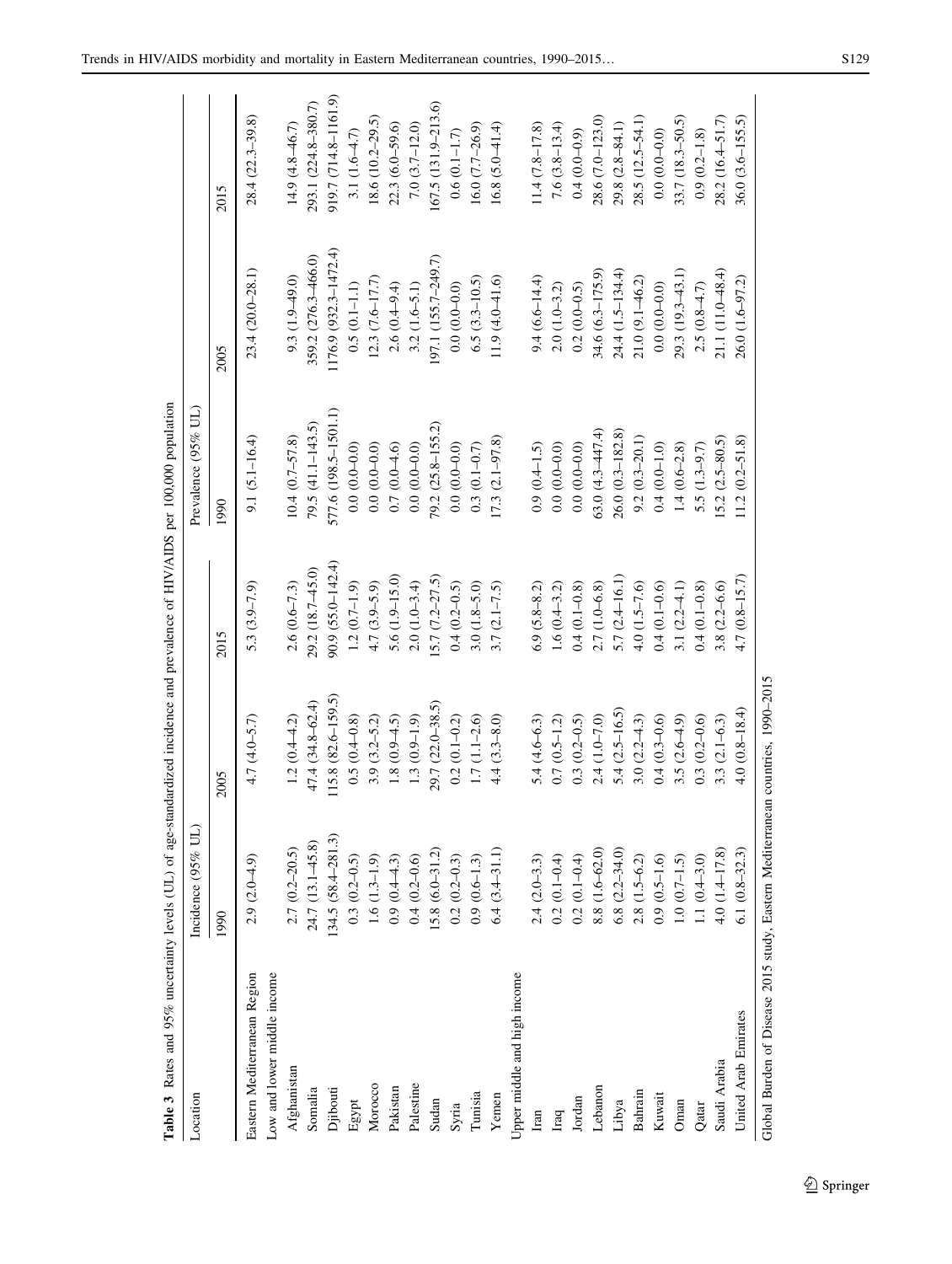<span id="page-7-0"></span>

| <b>Table 4</b> Percent and 95% uncertainty levels $(95\% \text{ UL})$ of                        |                                               |                                  | HIV/AIDS deaths, YLLs, YLDs, and DALYs attributed to unsafe sex and drug use |                                            |                                            |                                 |                                             |                                   |
|-------------------------------------------------------------------------------------------------|-----------------------------------------------|----------------------------------|------------------------------------------------------------------------------|--------------------------------------------|--------------------------------------------|---------------------------------|---------------------------------------------|-----------------------------------|
| Location                                                                                        | Percent of HIV/AIDS deaths<br>attributable to |                                  | Percent of HIV/AIDS YLL<br>attributable to                                   |                                            | Percent of HIV/AIDS YLD<br>attributable to |                                 | Percent of HIV/AIDS DALY<br>attributable to |                                   |
|                                                                                                 | Unsafe sex (95%<br>$\Xi$                      | 05%<br>Drug use<br>$\widehat{E}$ | Unsafe sex (95%<br>Ê                                                         | Drug use $(95\%$<br>$\widehat{\mathbb{H}}$ | Unsafe sex (95%<br>$\widehat{\Xi}$         | Drug use $(95\%$<br>$\tilde{E}$ | Unsafe sex (95%<br>$\widehat{E}$            | Drug use $(95\%$<br>$\widehat{L}$ |
| Eastern Mediterranean<br>Region                                                                 | 74.1 (69.1-79.0)                              | $18.8(13.6-24.4)$                | 75.3 (70.7-79.8)                                                             | $17.5(12.6-22.9)$                          | 71.9 (66.9-76.7)                           | $21.3(16.3 - 27.0)$             | 75.1 (70.5-79.7)                            | $17.7(12.8-23.0)$                 |
| Low and lower middle<br>income                                                                  |                                               |                                  |                                                                              |                                            |                                            |                                 |                                             |                                   |
| Afghanistan                                                                                     | 74.4 (66.5-81.1)                              | $16.3 (9.5 - 24.5)$              | 74.6 (67.0-80.9)                                                             | $15.7(9.1-23.6)$                           | 74.4 (66.7-81.2)                           | $16.1(9.3-24.3)$                | 74.6 (67.0-80.9)                            | $15.7(9.1-23.6)$                  |
| Somalia                                                                                         | $97.3(95.8 - 98.3)$                           | $0.9(0.5-1.6)$                   | 97.4 (95.8-98.3)                                                             | $0.9(0.5-1.5)$                             | 97.3 (95.8-98.3)                           | $0.9(0.5-1.6)$                  | 97.4 (95.8-98.3)                            | $0.9(0.5-1.6)$                    |
| Djibouti                                                                                        | 94.4 (93.1–95.5)                              | $0.4(0.3-0.4)$                   | 94.2 (92.8–95.4)                                                             | $0.3(0.3-0.4)$                             | 94.4 (93.3–95.4)                           | $0.4(0.3-0.5)$                  | 94.2 (92.8-95.4)                            | $(0.3 - 0.4)$<br>0.3              |
| Egypt                                                                                           | 74.2 (66.5-80.7)                              | $(5.8(9.0-23.9))$                | 74.4 (66.8-80.5)                                                             | $[5.0 (8.7 - 23.0)]$                       | 74.2 (66.4-80.6)                           | $5.7(9.0-23.9)$                 | 74.4 (66.9-80.5)                            | 5.1 $(8.7-23.0)$                  |
| Morocco                                                                                         | 74.0 (66.1-80.7)                              | $16.1(9.2 - 24.2)$               | 74.2 (66.6–80.5)                                                             | $15.6(9.0-23.6)$                           | 74.0 (66.3-80.5)                           | $(5.9(9.1-24.0))$               | 74.2 (66.6-80.5)                            | $.5.6(9.0-23.6)$                  |
| Pakistan                                                                                        | $65.9(62.5-69.1)$                             | 32.6 (29.3-36.1)                 | 67.5 (64.3-70.7)                                                             | 30.9 (27.7-34.2)                           | 66.2 (62.9-69.4)                           | 32.3 (28.9-35.5)                | $67.3(64.2 - 70.5)$                         | 31.0 (27.8-34.2)                  |
| Palestine                                                                                       | 74.4 (66.6-81.1)                              | $16.1(9.3-24.3)$                 | 74.5 (67.0-80.9)                                                             | $15.4(9.0-23.5)$                           | 74.3 (66.6-80.8)                           | $15.9(9.1-24.0)$                | 74.5 (66.9-80.9)                            | $(5.5 (9.0 - 23.5))$              |
| Sudan                                                                                           | 74.5 (66.7-81.2)                              | $16.1(9.3-24.2)$                 | 74.6 (66.9-81.1)                                                             | $15.5(9.0-23.6)$                           | 74.4 (66.6-81.1)                           | $16.1(9.4 - 24.4)$              | 74.6 (66.9-81.1)                            | $(5.6 (9.0 - 23.7))$              |
| Syria                                                                                           | 84.5 (82.1-86.5)                              | $6.4 (5.5 - 7.7)$                | 84.5 (82.0-86.6)                                                             | 6.1 $(5.2 - 7.2)$                          | 84.5 (82.2-86.6)                           | 6.3 $(5.4 - 7.5)$               | 84.5 (82.0-86.6)                            | 6.1 $(5.2 - 7.2)$                 |
| Tunisia                                                                                         | 77.3 (74.1-80.0)                              | $15.8(13.4 - 18.4)$              | 77.8 (74.7-80.5)                                                             | $5.0(12.8 - 17.4)$                         | 78.2 (75.2-80.9)                           | $4.8(12.5 - 17.3)$              | 77.8 (74.8-80.5)                            | 5.0 $(12.7 - 17.4)$               |
| Yemen                                                                                           | $91.0(90.0 - 92.0)$                           | $-3.4)$<br>2.9(2.5               | 90.8 (89.7-91.8)                                                             | $2.8(2.4-3.2)$                             | 90.6 (89.5-91.6)                           | $2.9(2.5-3.3)$                  | 90.8 (89.7-91.8)                            | $(2.4 - 3.2)$<br>2.8              |
| Upper middle and high<br>income                                                                 |                                               |                                  |                                                                              |                                            |                                            |                                 |                                             |                                   |
| Iran                                                                                            | 14.1 (12.2-16.2)                              | 78.3 (75.8-80.8)                 | $14.3(12.4 - 16.5)$                                                          | 77.6 (75.0-80.3)                           | $14.4(12.4 - 16.7)$                        | 77.3 (74.4-80.0)                | $14.3(12.4 - 16.5)$                         | 77.6 (75.0-80.2)                  |
| Iraq                                                                                            | 74.4 (66.7-80.9)                              | $15.9(9.2-23.9)$                 | 74.5 (66.9-80.7)                                                             | $15.2 (8.8 - 23.3)$                        | 74.3 (66.8-80.8)                           | $(5.8(9.1-23.8))$               | 74.5 (66.8-80.7)                            | $[5.3 (8.9 - 23.3)]$              |
| Jordan                                                                                          | 81.8 (79.8-83.6)                              | $-11.2$<br>9.7(8.5               | 81.9 (79.8-83.7)                                                             | $9.2 (8.0 - 10.5)$                         | 81.6 (79.6-83.5)                           | $9.6(8.3 - 11.0)$               | 81.8 (79.8-83.7)                            | $(8.0 - 10.6)$<br>9.2             |
| Lebanon                                                                                         | 74.2 (66.0-81.0)                              | $16.5(9.7-24.7)$                 | 74.3 (66.6-80.9)                                                             | $(5.9 (9.3 - 23.8))$                       | $74.3(66.3 - 81.0)$                        | $16.3(9.4-24.3)$                | 74.3 (66.6-80.9)                            | $(5.9 (9.3 - 23.8))$              |
| Libya                                                                                           | 74.2 (66.6-80.7)                              | $15.9(9.2 - 24.0)$               | 74.4 (66.9-80.5)                                                             | $15.2 (8.9 - 23.2)$                        | 74.1 (66.4-80.6)                           | $15.7(9.0-23.9)$                | 74.3 (66.9-80.5)                            | $(5.3 (8.9-23.2))$                |
| Bahrain                                                                                         | $36.6(33.2 - 40.3)$                           | 57.0 (53.0–60.5)                 | 37.4 (33.9-41.0)                                                             | 55.8 (52.0-59.4)                           | 37.0 (33.6-40.8)                           | 56.3 (52.5–59.9)                | 37.3 (33.9-41.0)                            | 55.9 (52.0–59.4)                  |
| Kuwait                                                                                          | 74.3 (66.8-80.3)                              | $15.3(8.9-23.1)$                 | 74.7 (66.4-80.4)                                                             | $13.4(7.4 - 22.2)$                         | 74.2 (66.5-80.6)                           | $(5.9(9.1-24.0))$               | 74.7 (66.5-80.4)                            | $(7.5 - 22.2)$<br>13.5            |
| Oman                                                                                            | 82.8 (80.2-85.3)                              | $7.6(6.2 - 8.9)$                 | 82.7 (80.1-85.2)                                                             | $7.3(6.0-8.5)$                             | 82.4 (79.8-84.9)                           | $7.5(6.2 - 8.8)$                | 82.6 (80.1-85.2)                            | $(6.1 - 8.6)$<br>7.3              |
| Qatar                                                                                           | 74.6 (66.6-81.5)                              | $-25.0$<br>$16.6(9.6-$           | $74.8(67.1 - 81.5)$                                                          | $16.0(9.2 - 24.0)$                         | 74.6 (66.9-81.5)                           | $16.3(9.4-24.5)$                | 74.7 (67.1-81.5)                            | $(6.0 (9.2 - 24.1))$              |
| Saudi Arabia                                                                                    | 75.0 (71.4-78.1)                              | $15.5(13.1 - 18.5)$              | 75.2 (71.6-78.5)                                                             | $14.8(12.5 - 17.7)$                        | 75.0 (71.5-78.1)                           | $[5.3 (12.9 - 18.2)]$           | $75.2 (71.6 - 78.5)$                        | $14.9(12.5 - 17.7)$               |
| United Arab Emirates                                                                            | 74.7 (66.6-81.6)                              | $16.4(9.7-24.9)$                 | $74.9(67.1 - 81.2)$                                                          | $(5.8(9.1-24.1))$                          | 74.7 (67.0-81.5)                           | $16.1(9.4-24.3)$                | 74.9 (67.1-81.2)                            | $(9.1 - 24.1)$<br>15.8            |
| Global Burden of Disease 2015 study, Eastern Mediterranean countries, 1990-2015                 |                                               |                                  |                                                                              |                                            |                                            |                                 |                                             |                                   |
| YLDs years lived with disability, YLLs years of life lost, DALYs disability-adjusted life years |                                               |                                  |                                                                              |                                            |                                            |                                 |                                             |                                   |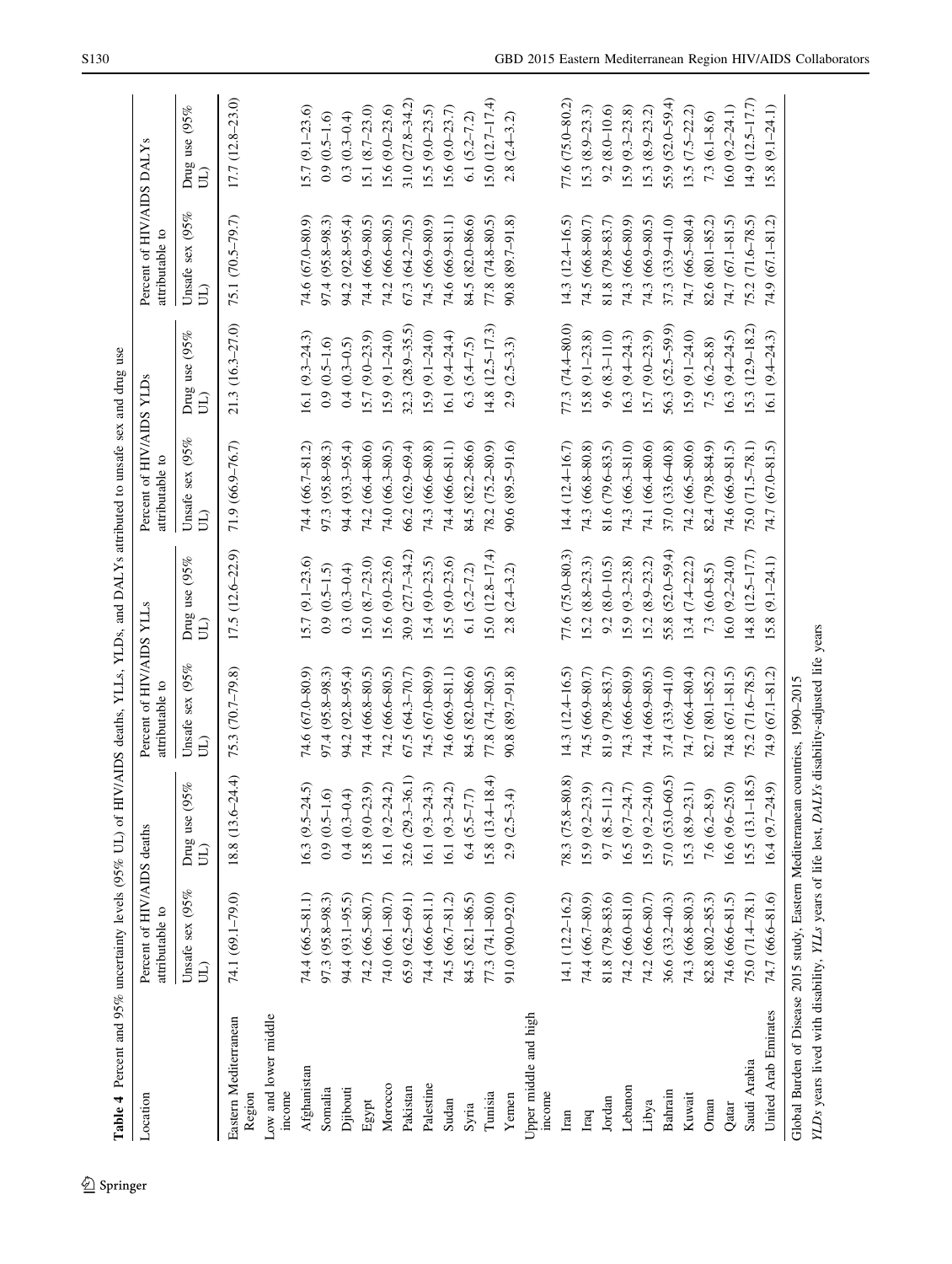coverage under the World Health Organization's (WHO) initiative to end EMR's HIV treatment crisis (World Health Organization Regional Office for the Eastern Mediterranean [2014](#page-13-0)).

The effectiveness of highly active ART was manifested in 1995 and became the new standard for HIV care in 1997, making HIV a manageable disease (Carpenter et al. [1997](#page-12-0); Palmisano and Vella [2011](#page-12-0)). Despite this progress, only three EMR countries showed a decrease in HIV/AIDS mortality. These countries can share lessons with the remaining EMR countries to help them control their epidemics. Moreover, our study showed that for most EMR countries, the increase in YLLs exceeded by far the increase in YLDs during the study period. For instance, while YLDs contributed to 4.7% of HIV/AIDS DALYs in EMR countries, they contributed to 8.4% in European countries (Institute for Health Metrics and Evaluation (IHME) [2017\)](#page-12-0). This indicates that HIV survival is very low in EMR countries, affirming the weak and challenged HIV/ AIDS response in this region (Abu-Raddad et al. [2013](#page-11-0)). Even if HIV/AIDS treatment is available, often it is interrupted and patients struggle to survive. Most health care providers are also not well trained to manage HIV/ AIDS patients and/or understand their situations (Khosravanifard et al. [2012;](#page-12-0) Wilder [2008;](#page-13-0) Anonymous [2012](#page-12-0); Thayer [2012;](#page-12-0) Upham and Mikkelsen [2012](#page-12-0); Hedayati-Moghaddam et al. [2012\)](#page-12-0).

Interestingly, the observed burden of HIV/AIDS was lower than expected in most EMR countries based on their SDI. On the surface, this might be sound like good news. However, the burden of HIV/AIDS has been increasing continuously in the EMR despite the decrease in the rest of the world. While SDI is known to be a strong indicator of health outcomes (Wang et al. [2016a\)](#page-12-0), it is possible that the association with HIV/AIDS is modified by other cultural and social factors in the EMR. SDI only deals with socioeconomic inequalities between countries and does not account for other cultural and social norms. For instance, more of the risky behaviors for HIV, such as access to drugs and alcohol, travel, or multiplicity of concurrent relationships might be more common among higher-SDI groups in the EMR. Further, some of the EMR countries have experienced warfare and conflicts, highlighting the difference in the social determinants of HIV in conflict versus non-conflict settings, with HIV morbidity and mortality closely associated with conflicts (Betsi et al. [2006;](#page-12-0) Mowafi [2011;](#page-12-0) Wirtz et al. [2014;](#page-13-0) Robertson and Hoffman [2014;](#page-12-0) Doocy et al. [2015;](#page-12-0) Tunçalp et al. [2015](#page-12-0); Calam [2016](#page-12-0)). Some of these include sexual violence and human rights abuses in conflict settings, interruption of treatment due to mass displacement, disruption of health systems, and resource diversions from health to support wars. However, SDI allows comparisons between countries based on similar indicators, and hence is important to use, despite its limitations.

Meanwhile, the poor management and treatment of HIV/AIDS patients is also a persistent issue. EMR policymakers need to devote adequate funds to expand HIV prevention and treatment services even if the leading causes of deaths, YLLs, and YLDs in the EMR are noncommunicable, such as ischemic heart disease, diabetes, and road injuries (Mokdad et al. [2014](#page-12-0), [2016\)](#page-12-0). These services need to be expanded, particularly among the most atrisk populations. Countries need to put in place active surveillance systems to detect early infections and monitor the epidemic, in addition to delivering health care to those affected. With drug use playing a significant role in HIV transmission in this region, introducing syringe exchange programs should be considered given its proven effectiveness in preventing HIV transmission (Wilson et al. [2015](#page-13-0)).

Our study might be subjected to several limitations around the estimation of HIV/AIDS burden. These limitations have been previously described (Wang et al. [2016b](#page-12-0)). In short, our study estimates mortality with HIV/AIDS as the underlying cause of death without accounting for deaths from other non-communicable causes among people living with HIV. Additionally, data are less available for the most recent years, and our models might have missed recent progress, or lack of it, in some countries. Our estimates have not accounted directly for relevant covariates including prevalence of sexually transmitted infections or rates of ART adherence, ART treatment failure, and HIV testing (Wang et al. [2016b](#page-12-0)).

Our study showed that HIV/AIDS disease burden is increasing in the vast majority of EMR countries, in contrast to the global declining trend. Increased and coordinated efforts are needed in the region to apply lessons from countries that have succeeded in controlling their epidemic to reduce this burden, reverse its trend, and reach global stipulated targets for HIV/AIDS. More affluent EMR countries must consider ways to bring the region's more disadvantaged countries to the same level of health. These findings highlight the need for EMR countries to strengthen HIV/AIDS voluntary counseling and testing among the most at-risk populations, improve HIV epidemiological surveillance, and scale up ART and comprehensive prevention services.

GBD 2015 Eastern Mediterranean Region HIV/AIDS Collaborators: Ali H. Mokdad, PhD (corresponding author), Institute for Health Metrics and Evaluation, University of Washington, Seattle, Washington, United States. Charbel El Bcheraoui PhD, Institute for Health Metrics and Evaluation, University of Washington, Seattle, Washington, United States. Haidong Wang, PhD, Institute for Health Metrics and Evaluation, University of Washington, Seattle, Washington, United States. Raghid Charara, MD, American University of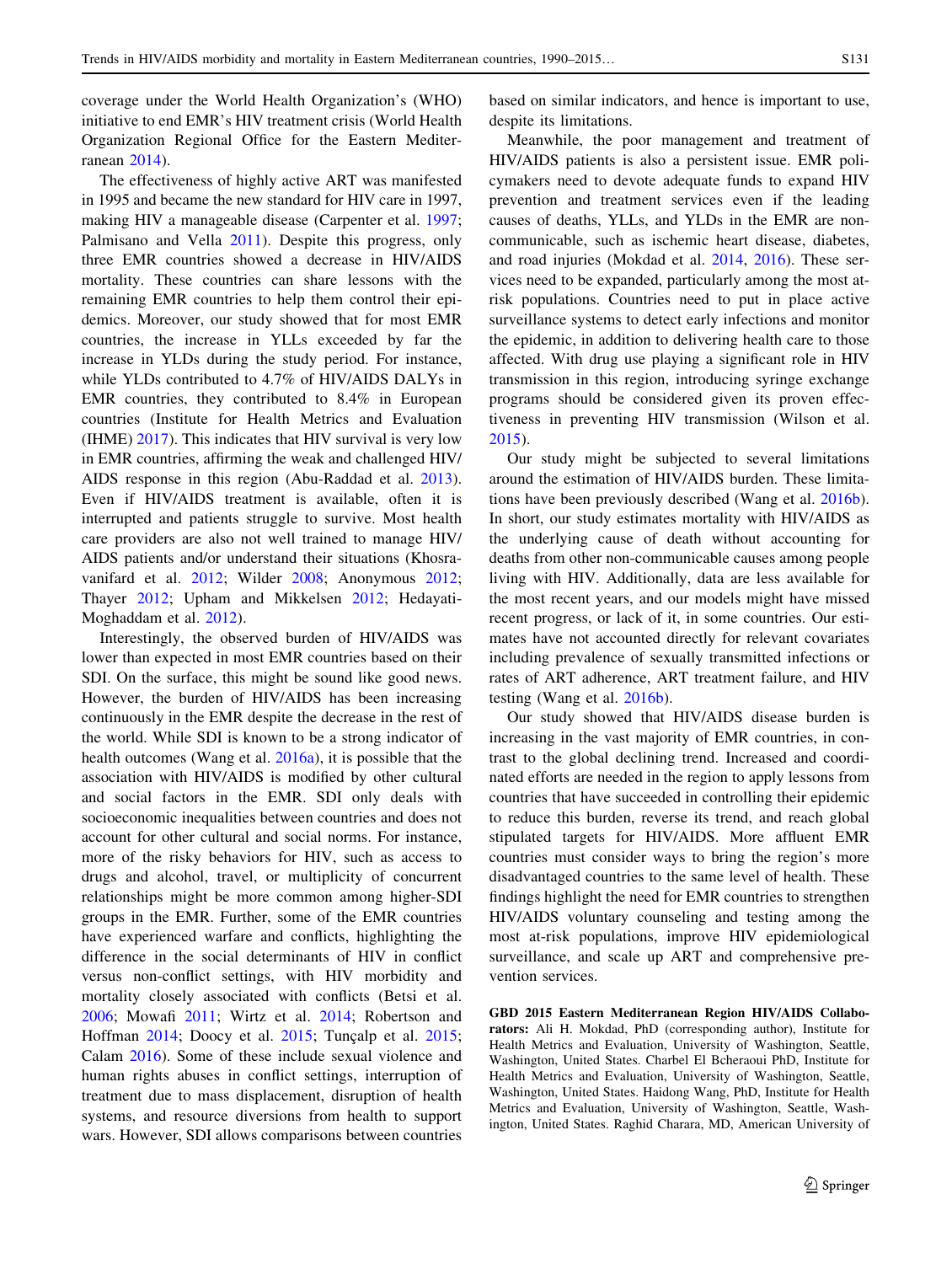Beirut, Beirut, Lebanon. Ibrahim Khalil, MD, Institute for Health Metrics and Evaluation, University of Washington, Seattle, Washington, United States. Maziar Moradi-Lakeh, MD, Department of Community Medicine, Preventive Medicine and Public Health Research Center, Gastrointestinal and Liver Disease Research Center (GILDRC), Iran University of Medical Sciences, Tehran, Iran. Ashkan Afshin, MD, Institute for Health Metrics and Evaluation, University of Washington, Seattle, Washington, United States. Michael Collison, BS, Institute for Health Metrics and Evaluation, University of Washington, Seattle, Washington, United States. Farah Daoud, BA/BS, Institute for Health Metrics and Evaluation, University of Washington, Seattle, Washington, United States. Adrienne Chew, ND, Institute for Health Metrics and Evaluation, University of Washington, Seattle, Washington, United States. Kristopher J. Krohn, BA, Institute for Health Metrics and Evaluation, University of Washington, Seattle, Washington, United States. Austin Carter, BS, Institute for Health Metrics and Evaluation, University of Washington, Seattle, Washington, United States. Kyle J. Foreman, PhD, Institute for Health Metrics and Evaluation, University of Washington, Seattle, Washington, United States, Imperial College London, London, UK. Fei He, PhD, Institute for Health Metrics and Evaluation, University of Washington, Seattle, Washington, United States. Nicholas J. Kassebaum, MD, Institute for Health Metrics and Evaluation, University of Washington, Seattle, Washington, United States; Department of Anesthesiology & Pain Medicine, Seattle Children's Hospital, Seattle, Washington, United States. Michael Kutz, BS, Institute for Health Metrics and Evaluation, University of Washington, Seattle, Washington, United States. Mojde Mirarefin, MPH, Institute for Health Metrics and Evaluation, University of Washington, Seattle, Washington, United States; Hunger Action Los Angeles, Los Angeles, CA, United States. Grant Nguyen, MPH, Institute for Health Metrics and Evaluation, University of Washington, Seattle, Washington, United States. Naris Silpakit, BS, Institute for Health Metrics and Evaluation, University of Washington, Seattle, Washington, United States. Amber Sligar, MPH, Institute for Health Metrics and Evaluation, University of Washington, Seattle, Washington, United States. Amanuel Alemu Abajobir, MPH, School of Public Health, University of Queensland, Brisbane, QLD, Australia. Kalkidan Hassen Abate, MS, Jimma University, Jimma, Ethiopia. Kaja M. Abbas, PhD, Virginia Tech, Blacksburg, VA, United States. Foad Abd-Allah, MD, Department of Neurology, Cairo University, Cairo, Egypt. Semaw Ferede Abera, MSc, School of Public Health, College of Health Sciences, Mekelle University, Mekelle, Ethiopia; Food Security and Institute for Biological Chemistry and Nutrition, University of Hohenheim, Stuttgart, Germany. Kelemework Adane, MS, Department of Medical Microbiology and Immunology, College of Health Sciences, Mekelle University, Mekelle, Ethiopia. Arnav Agarwal, BHSc, University of Toronto, Toronto, Ontario, Canada; McMaster University, Hamilton, Ontario, Canada. Aliasghar Ahmad Kiadaliri, PhD, Department of Clinical Sciences Lund, Orthopedics, Clinical Epidemiology Unit, Lund University, Lund, Sweden. Alireza Ahmadi, PhD, Kermanshah University of Medical Sciences, Kermanshah, Iran. Muktar Beshir Ahmed, MPH, College of Health Sciences, Department of Epidemiology, ICT and e-Learning Coordinator, Jimma University, Jimma, Ethiopia. Faris Hasan Al Lami, PhD, Baghdad College of Medicine, Baghdad, Iraq. Khurshid Alam, PhD, Murdoch Childrens Research Institute, The University of Melbourne, Parkville, Victoria, Australia; The University of Melbourne, Melbourne, VIC, Australia; The University of Sydney, Sydney, NSW, Australia. Deena Alasfoor, MSc, Ministry of Health, Al Khuwair, Oman. Reza Alizadeh-Navaei, PhD, Gastrointestinal Cancer Research Center, Mazandaran University of Medical Sciences, Sari, Iran. Fatma Al-Maskari, PhD, College of Medicine & Health Sciences, United Arab Emirates University, Al-Ain City, United Arab Emirates. Rajaa Al-Raddadi, PhD, Joint Program of Family and Community Medicine, Jeddah, Saudi Arabia. Khalid A.

Altirkawi, MD, King Saud University, Riyadh, Saudi Arabia. Nelson Alvis-Guzman, PhD, Universidad de Cartagena, Cartagena de Indias, Colombia. Walid Ammar, PhD, Ministry of Public Health, Beirut, Lebanon. Nahla Anber, PhD, Mansoura University, Mansoura, Egypt. Carl Abelardo T. Antonio, MD, Department of Health Policy and Administration, College of Public Health, University of the Philippines Manila, Manila, Philippines. Palwasha Anwari, MD, Self-employed, Kabul, Afghanistan. Hamid Asayesh, PhD, Department of Medical Emergency, School of Paramedic, Qom University of Medical Sciences, Qom, Iran. Rana Jawad Asghar, MD, South Asian Public Health Forum, Islamabad, Pakistan. Tesfay Mehari Atey, MS, Mekelle University, Mekelle, Ethiopia. Euripide Frinel G. Arthur Avokpaho, MD, Institut de Recherche Clinique du Bénin (IRCB), Cotonou, Benin; Laboratoire d'Etudes et de Recherche-Action en Santé (LERAS Afrique), Parakou, Benin. Tadesse Awoke Ayele, MS, University of Gondar, Gondar, Ethiopia. Peter Azzopardi, PhD, Burnet Institute, Melbourne, Victoria, Australia; Murdoch Childrens Research Institute, Melbourne, VIC, Australia; Department of Paediatrics, The University of Melbourne, Melbourne, VIC, Australia; Wardliparingga Aboriginal Research Unit, South Australian Health and Medical Research Institute, Adelaide, South Australia, Australia. Umar Bacha PhD, School of Health Sciences, University of Management and Technology, Lahore, Pakistan. Aleksandra Barac, PhD, Faculty of Medicine, University of Belgrade, Belgrade, Serbia. Till Bärnighausen, MD, Department of Global Health and Population, Harvard T. H. Chan School of Public Health, Harvard University, Boston, MA, United States; Africa Health Research Institute, Mtubatuba, South Africa; Institute of Public Health, Heidelberg University, Heidelberg, Germany. Shahrzad Bazargan-Hejazi, PhD, College of Medicine, Charles R. Drew University of Medicine and Science, Los Angeles, CA, United States; David Geffen School of Medicine, University of California at Los Angeles, Los Angeles, CA, United States. Neeraj Bedi, MD, College of Public Health and Tropical Medicine, Jazan, Saudi Arabia. Isabela M. Bensenor, PhD, University of Sa˜o Paulo, Sa˜o Paulo, Brazil. Adugnaw Berhane PhD, College of Health Sciences, Debre Berhan University, Debre Berhan, Ethiopia. Pascal Obong Bessong, PhD, University of Venda, Thohoyandou, South Africa. Addisu Shunu Beyene, MPH, College of Health and Medical Science, Haramaya University, Harar, Ethiopia. Zulfiqar A. Bhutta, PhD, Centre of Excellence in Women and Child Health, Aga Khan University, Karachi, Pakistan; Centre for Global Child Health, The Hospital for Sick Children, Toronto, ON, Canada. Charles Birungi, MS, University College London, London, UK. Zahid A. Butt, PhD, Al Shifa Trust Eye Hospital, Rawalpindi, Pakistan. Lucero Cahuana-Hurtado, PhD, National Institute of Public Health, Cuernavaca, Mexico. Hadi Danawi, PhD, Walden University, Minneapolis, Minnesota, United States. Jose´ das Neves, PhD, I3S-Instituto de Investigação e Inovação em Saúde, University of Porto, Porto, Portugal; INEB-Instituto de Engenharia Biomédica, University of Porto, Porto, Portugal. Kebede Deribe, MPH, Brighton and Sussex Medical School, Brighton, UK, School of Public Health, Addis Ababa University, Addis Ababa, Ethiopia. Amare Deribew, PhD, Nuffield Department of Medicine, University of Oxford, Oxford, UK; KEMRI-Wellcome Trust Research Programme, Kilifi, Kenya. Don C. Des Jarlais, PhD, Mount Sinai Beth Israel, New York, United States; Icahn School of Medicine at Mount Sinai, New York City, New York, United States. Samath D. Dharmaratne, MD, Department of Community Medicine, Faculty of Medicine, University of Peradeniya, Peradeniya, Sri Lanka. Shirin Djalalinia, PhD, Undersecretary for Research & Technology, Ministry of Health & Medical Education, Tehran, Iran. Kerrie E. Doyle, PhD, RMIT University, Bundoora, VIC, Australia; Australian National University, Canberra, ACT, Australia. Aman Yesuf Endries, MPH, Arba Minch University, Arba Minch, Ethiopia. Babak Eshrati, PhD, Ministry of Health and Medical Education, Tehran, Iran; Arak University of Medical Sciences, Arak, Iran. Emerito Jose Aquino Faraon, MD, College of Public Health,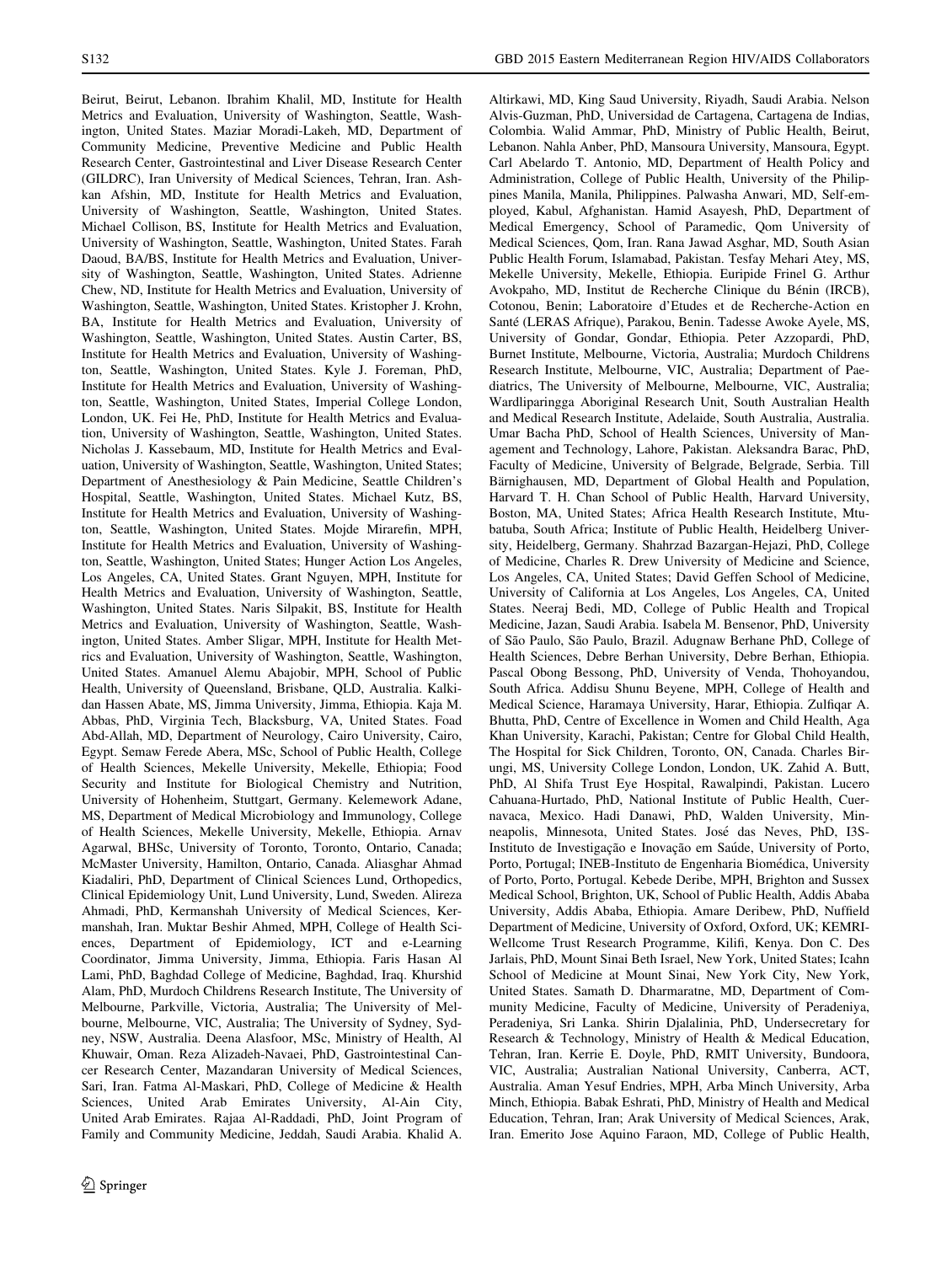University of the Philippines Manila, Manila, Philippines; Department of Health, Manila, Philippines. Maryam S. Farvid, PhD, Department of Nutrition, Harvard T. H. Chan School of Public Health, Harvard University, Boston, MA, United States; Harvard/ MGH Center on Genomics, Vulnerable Populations, and Health Disparities, Mongan Institute for Health Policy, Massachusetts General Hospital, Boston, MA, United States. Seyed-Mohammad Fereshtehnejad, PhD, Department of Neurobiology, Care Sciences and Society (NVS), Karolinska Institutet, Stockholm, Sweden. Tesfaye Regassa Feyissa, MPH, Wollega University, Nekemte, Ethiopia. Florian Fischer, PhD, School of Public Health, Bielefeld University, Bielefeld, Germany. Alberto L. Garcia-Basteiro, MSc, Manhiça Health Research Center, Manhica Maputo Mozambique; Barcelona Institute for Global Health, Barcelona, Spain. Tsegaye Tewelde Gebrehiwot, MPH, Jimma University, Jimma, Ethiopia. Hailay Abrha Gesesew, MPH, Jimma University, Jimma, Ethiopia. Melkamu Dedefo Gishu, MS, Haramaya University, Dire Dawa, Ethiopia; Kersa Health and Demographic Surveillance System, Harar, Ethiopia. Elizabeth Glaser, PhD, Heller School for Social Policy and Management, Brandeis University, Waltham, MA, United States. Philimon N. Gona, PhD, University of Massachusetts Boston, Boston, Massachusetts, United States. Harish Chander Gugnani, PhD, Departments of Microbiology and Epidemiology & Biostatistics, Saint James School of Medicine,The Quarter, Anguilla. Rahul Gupta, MD, West Virginia Bureau for Public Health, Charleston, West Virginia, United States. Hassan Haghparast Bidgoli, PhD, University College London, London, UK. Gessessew Bugssa Hailu, MSc, Mekelle University, Mekelle, Ethiopia; Kilte Awlaelo Health and Demographic Surveillance System, Mekelle, Ethiopia. Randah Ribhi Hamadeh, DPhil, Arabian Gulf University, Manama, Bahrain. Mitiku Teshome Hambisa, MPH, College of Health and Medical Sciences, Haramaya University, Harar, Ethiopia. Samer Hamidi, DrPH, Hamdan Bin Mohammed Smart University, Dubai, United Arab Emirates. Hilda L. Harb, MPH, Ministry of Public Health, Beirut, Lebanon. Habtamu Abera Hareri, MS, Addis Ababa University, Addis Ababa, Ethiopia. Nobuyuki Horita, MD, Department of Pulmonology, Yokohama City University Graduate School of Medicine, Yokohama, Kanagawa, Japan. Abdullatif Husseini, PhD, Institute of Community and Public Health, Birzeit University, Birzeit, Palestine. Ahmed Ibrahim, MD, Alshaab Teaching Hospital, Khartoum, Sudan. Spencer Lewis James, MD, Denver Health/University of Colorado, Denver, CO, United States. Jost B. Jonas, MD, Department of Ophthalmology, Medical Faculty Mannheim, Ruprecht-Karls-University Heidelberg, Mannheim, Germany. Amir Kasaeian, PhD, Hematology-Oncology and Stem Cell Transplantation Research Center, Tehran University of Medical Sciences, Tehran, Iran; Endocrinology and Metabolism Population Sciences Institute, Tehran University of Medical Sciences, Tehran, Iran. Nigussie Assefa Kassaw, MPH, Addis Ababa University, Addis Ababa, Ethiopia. Yousef Saleh Khader, ScD, Department of Community Medicine, Public Health and Family Medicine, Jordan University of Science and Technology, Irbid, Jordan. Ejaz Ahmad Khan, MD, Health Services Academy, Islamabad, Punjab, Pakistan. Gulfaraz Khan, PhD, Department of Microbiology and Immunology, College of Medicine & Health Sciences, United Arab Emirates University, Al Ain, United Arab Emirates. Abdullah Tawfih Abdullah Khoja, MD, Mohammed Ibn Saudi University, Riyadh, Saudi Arabia. Jagdish Khubchandani, PhD, Department of Nutrition and Health Science, Ball State University, Muncie, Indiana, United States. Yun Jin Kim, PhD, Faculty of Chinese Medicine, Southern University College, Skudai, Malaysia. Ai Koyanagi, MD, Research and Development Unit, Parc Sanitari Sant Joan de Deu (CIBERSAM), Barcelona, Spain. Barthelemy Kuate Defo, PhD, Department of Social and Preventive Medicine, School of Public Health, University of Montreal, Montreal, Quebec, Canada; Department of Demography and Public Health Research Institute, University of Montreal, Montreal, Canada. Heidi J. Larson, PhD, Department of Infectious Disease Epidemiology, London School of Hygiene & Tropical Medicine, London, UK; Institute for Health Metrics and Evaluation, University of Washington, Seattle, Washington, United States. Asma Abdul Latif, PhD, Department of Zoology, Lahore College for Women University, Lahore, Pakistan. Cheru Tesema Leshargie, MPH, Debre Markos University, Debre Markos, Ethiopia. Raimundas Lunevicius, PhD, Aintree University Hospital National Health Service Foundation Trust, Liverpool, UK; School of Medicine, University of Liverpool, Liverpool, UK. Mohammed Magdy Abd El Razek, MBBCH, Aswan University Hospital, Aswan Faculty of Medicine, Aswan, Egypt. Reza Majdzadeh, PhD, Knowledge Utilization Research Center and Community Based Participatory Research Center, Tehran University of Medical Sciences, Tehran, Iran. Azeem Majeed, MD, Department of Primary Care & Public Health, Imperial College London, London, England, UK. Reza Malekzadeh, MD, Digestive Diseases Research Institute, Tehran University of Medical Sciences, Tehran, Iran. Tsegahun Manyazewal, PhD, Ethiopian Public Health Association, Addis Ababa, Ethiopia. Desalegn Markos, MS, Madda Walabu University, Robe, Ethiopia. Habibolah Masoudi Farid, MD, State Welfare Organisation, Tehran, Iran. Alem Mehari, MD, College of Medicine, Howard University, Washington, DC, United States. Alemayehu B. Mekonnen, MS, University of Gondar, Gondar, Ethiopia; The University of Sydney, Sydney, NSW, Australia. Peter Memiah, PhD, University of West Florida, Pensacola, FL, United States. Ziad A. Memish, MD, Saudi Ministry of Health, Riyadh, Saudi Arabia; College of Medicine, Alfaisal University, Riyadh, Saudi Arabia. Walter Mendoza, MD, United Nations Population Fund, Lima, Peru. Melkamu Merid Mengesha, MPH, College of Health and Medical Sciences, Haramaya University, Harar, Ethiopia. Desalegn Tadese Mengistu, MS, College of Health Sciences, Mekelle University, Mekelle, Ethiopia. Haftay Berhane Mezgebe, MS, Mekelle University, Mekelle, Ethiopia. Francis Apolinary Mhimbira, MS, Ifakara Health Institute, Bagamoyo, Tanzania. Ted R. Miller, PhD, Pacific Institute for Research & Evaluation, Calverton, MD, United States; Centre for Population Health, Curtin University, Perth, WA, Australia. Ami R. Moore, PhD, University of North Texas, Denton, Texas, United States. Ghina R. Mumtaz, PhD, Infectious Disease Epidemiology Group, Weill Cornell Meicine-Qatar, Doha, Qatar. Gopalakrishnan Natarajan, DM, Madras Medical College, Chennai, India. Joel Negin, PhD, The University of Sydney, Sydney, New South Wales, Australia. Carla Makhlouf Obermeyer, DSc, Center for Research on Population and Health, Faculty of Health Sciences, American University of Beirut, Beirut, Lebanon. Felix Akpojene Ogbo, MPH, Centre for Health Research, Western Sydney University, Sydney, New South Wales, Australia. In-Hwan Oh, PhD, Department of Preventive Medicine, School of Medicine, Kyung Hee University, Seoul, South Korea. Erika Ota, PhD, St. Luke's International University, Tokyo, Japan. David M. Pereira, PhD, REQUIMTE/ LAQV, Laboratório de Farmacognosia, Departamento de Química, Faculdade de Farmácia, Universidade do Porto, Porto, Portugal. Farshad Pourmalek, PhD, University of British Columbia, Vancouver, British Columbia, Canada. Mostafa Qorbani, PhD, Non-communicable Diseases Research Center, Alborz University of Medical Sciences, Karaj, Iran. Amir Radfar, MD, A T Still University, Kirksville, MO, United States. Anwar Rafay, MS, Contech International Health Consultants, Lahore, Pakistan; Contech School of Public Health, Lahore, Pakistan. Vafa Rahimi-Movaghar, MD, Sina Trauma and Surgery Research Center, Tehran University of Medical Sciences, Tehran, Iran. Rajesh Kumar Rai, MPH, Society for Health and Demographic Surveillance, Suri, India. Usha Ram, PhD, International Institute for Population Sciences, Mumbai, India. David Laith Rawaf, MD, WHO Collaborating Centre, Imperial College London, London, UK; North Hampshire Hospitals, Basingstroke, UK; University College London Hospitals, London, UK. Salman Rawaf, MD, Imperial College London, London, UK. Andre M. N. Renzaho, PhD, Western Sydney University, Penrith, NSW, Australia. Satar Rezaei, PhD,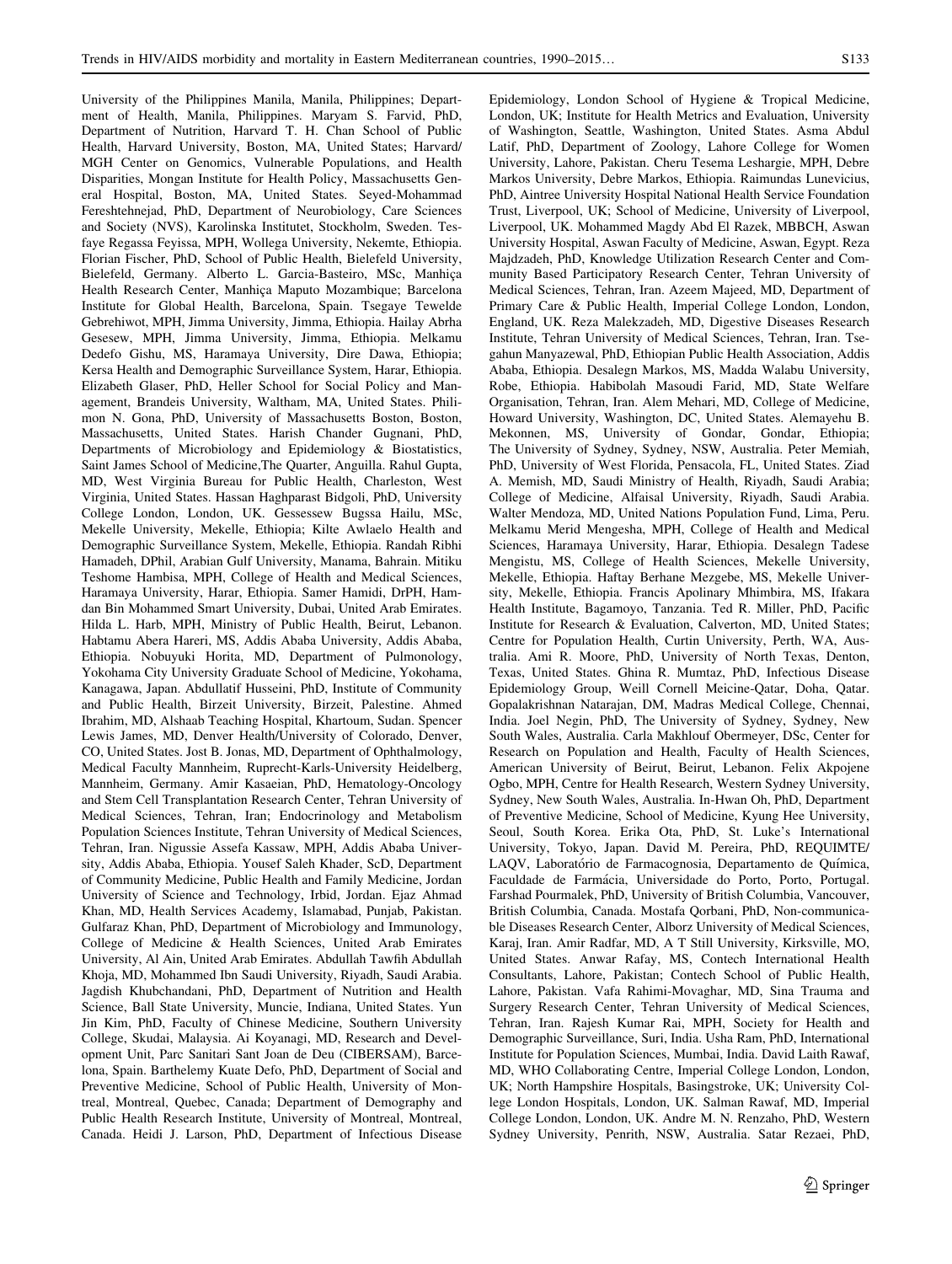<span id="page-11-0"></span>School of Public Health, Kermanshah University of Medical Sciences, Kermanshah, Iran. Mohammad Sadegh Rezai, MD, Mazandaran University of Medical Sciences, Sari, Iran. Hirbo Shore Roba, MPH, College of Health and Medical Sciences, Haramaya University, Harar, Ethiopia. Gholamreza Roshandel, PhD, Golestan Research Center of Gastroenterology and Hepatology, Golestan University of Medical Sciences, Gorgan, Iran; Digestive Diseases Research Institute, Tehran University of Medical Sciences, Tehran, Iran. Mahdi Safdarian, MD, Sina Trauma & Surgery Research Center, Tehran University of Medical Sciences, Tehran, Iran. Saeid Safiri, PhD, Managerial Epidemiology Research Center, Department of Public Health, School of Nursing and Midwifery, Maragheh University of Medical Sciences, Maragheh, Iran. Mohammad Ali Sahraian, MD, MS Research Center, Neuroscience Institute, Tehran University of Medical Sciences, Tehran, Iran. Payman Salamati, MD, Sina Trauma and Surgery Research Center, Tehran University of Medical Sciences, Tehran, Iran. Abdallah M. Samy, PhD, Ain Shams University, Cairo, Egypt, United States. Benn Sartorius, PhD, Public Health Medicine, School of Nursing and Public Health, University of KwaZulu-Natal, Durban, South Africa; UKZN Gastrointestinal Cancer Research Centre, South African Medical Research Council (SAMRC), Durban, South Africa. Sadaf G. Sepanlou, PhD, Digestive Diseases Research Institute, Tehran University of Medical Sciences, Tehran, Iran. Masood Ali Shaikh, MD, Independent Consultant, Karachi, Pakistan. Morteza Shamsizadeh, MPH, Department of Medical Surgical Nursing, School of Nursing and Midwifery, Hamadan University of Medical Sciences, Hamadan, Iran. Ephrem Lejore Sibamo Sibamo, MPH, Wolaita Sodo University, Wolaita Sodo, Ethiopia. Jasvinder A. Singh, MD, University of Alabama at Birmingham and Birmingham Veterans Affairs Medical Center, Birmingham, Alabama, United States. Badr H. A. Sobaih, MD, King Saud University, Riyadh, Saudi Arabia. Sergey Soshnikov, PhD, Federal Research Institute for Health Organization and Informatics, Ministry of Health of the Russian Federation, Moscow, Russia. Muawiyyah Babale Sufiyan, MBA, Ahmadu Bello University, Zaria, Nigeria. Bryan L. Sykes, PhD, Departments of Criminology, Law & Society, Sociology, and Public Health, University of California, Irvine, Irvine, CA, United States. Nuno Taveira, PhD, Instituto Superior de Ciências da Saúde Egas Moniz, Almada, Portugal; Faulty of Pharmacy, Universidade de Lisboa, Lisboa, Portugal. Teketo Kassaw Tegegne, MPH, Debre Markos University, Debre Markos, Ethiopia. Arash Tehrani-Banihashemi, PhD, Preventive Medicine and Public Health Research Center, Iran University of Medical Sciences, Tehran, Iran. Tesfalidet Tekelab, MS, Wollega University, Nekemte, Ethiopia; University of Newcastle, Newcastle, New South Wales, Australia. Girma Temam Shifa, MPH, Arba Minch University, Arba Minch, Ethiopia; Addis Ababa University, Addis Ababa, Ethiopia. Mohamad-Hani Temsah, MD, King Saud University, Riyadh, Saudi Arabia. Belay Tesssema, PhD, University of Gondar, Gondar, Ethiopia. Roman Topor-Madry, PhD, Institute of Public Health, Faculty of Health Sciences, Jagiellonian University Medical College, Kraków, Poland; Faculty of Health Sciences, Wroclaw Medical University, Wroclaw, Poland. Kingsley Nnanna Ukwaja, MD, Department of Internal Medicine, Federal Teaching Hospital, Abakaliki, Nigeria. Olalekan A. Uthman, PhD, Warwick Medical School, University of Warwick, Coventry, UK. Stein Emil Vollset, DrPH, Center for Disease Burden, Norwegian Institute of Public Health, Bergen, Norway; Department of Global Public Health and Primary Care, University of Bergen, Bergen, Norway; Institute for Health Metrics and Evaluation, University of Washington, Seattle, Washington, United States. Fiseha Wadilo, MS, Wolaita Sodo University, Wolaita Sodo, Ethiopia. Tolassa Wakayo, MS, Jimma University, Jimma, Ethiopia. Minyahil Alebachew Woldu, MS, Addis Ababa University, Addis Ababa, Ethiopia. Abdulhalik Workicho, MPH, Jimma University, Jimma, Ethiopia; Ghent University, Ghent, Belgium. Shimelash Bitew Workie, MPH, Wolaita Sodo University, Wolaita Sodo, Ethiopia. Mohsen Yaghoubi, MSc, School of Public Health, University of Saskatchewan, Saskatoon, Saskatchewan, Canada. Ayalnesh Zemene Yalew, MS, Mekelle University, Mekelle, Ethiopia. Hassen Hamid Yimam, MPH, Mizan Tepi University, Mizan Teferi, Ethiopia. Naohiro Yonemoto, MPH, Department of Biostatistics, School of Public Health, Kyoto University, Kyoto, Japan. Seok-Jun Yoon, PhD, Department of Preventive Medicine, College of Medicine, Korea University, Seoul, South Korea. Marcel Yotebieng, PhD, The Ohio State University, Columbus, Ohio, United States. Mustafa Z. Younis, DrPH, Jackson State University, Jackson, MS, United States. Maysaa El Sayed Zaki, PhD, Faculty of Medicine, Mansoura University, Mansoura, Egypt. Aisha O. Jumaan, PhD, Independent Consultant, Seattle, Washington, United States. Theo Vos, PhD, Institute for Health Metrics and Evaluation, University of Washington, Seattle, Washington, United States. Simon I. Hay, DSc, Oxford Big Data Institute, Li Ka Shing Centre for Health Information and Discovery, University of Oxford, Oxford, UK; Institute for Health Metrics and Evaluation, University of Washington, Seattle, Washington, United States. Mohsen Naghavi, PhD, Institute for Health Metrics and Evaluation, University of Washington, Seattle, Washington, United States. Christopher J. L. Murray, DPhil, Institute for Health Metrics and Evaluation, University of Washington, Seattle, Washington, United States.

#### Compliance with ethical standards

Ethical approval This manuscript reflects original work that has not previously been published in whole or in part and is not under consideration elsewhere. All authors have read the manuscript and have agreed that the work is ready for submission and accept responsibility for its contents. The authors of this paper have complied with all ethical standards and do not have any conflicts of interest to disclose at the time of submission. The funding source played no role in the design of the study, the analysis and interpretation of data, and the writing of the paper. The study did not involve human participants and/or animals; therefore, no informed consent was needed.

Funding This research was funded by the Bill & Melinda Gates Foundation.

Conflict of interest The authors declare that they have no conflicts of interest at this time.

Open Access This article is distributed under the terms of the Creative Commons Attribution 4.0 International License ([http://crea](http://creativecommons.org/licenses/by/4.0/) [tivecommons.org/licenses/by/4.0/\)](http://creativecommons.org/licenses/by/4.0/), which permits unrestricted use, distribution, and reproduction in any medium, provided you give appropriate credit to the original author(s) and the source, provide a link to the Creative Commons license, and indicate if changes were made.

#### References

- Aaraj E, Chrouch MJA (2016) Drug policy and harm reduction in the Middle East and North Africa: the role of civil society. Int J Drug Policy 31:168–171. doi:[10.1016/j.drugpo.2016.03.002](https://doi.org/10.1016/j.drugpo.2016.03.002)
- Abu-Raddad LJ, Semini I, Riedner G et al (2010) Characterizing the HIV/AIDS epidemic in the Middle East and North Africa : time for strategic action. The World Bank, Washington, DC
- Abu-Raddad L, Sgaier S, Mumtaz G (2013) HIV response in the Middle East and North Africa: an epidemic and its policy dilemmas. In: Smith R (ed) Global HIV/AIDS politics, policy and activism: persistent challenges and emerging issues. Praeger Publishers, Washington DC, pp 143–168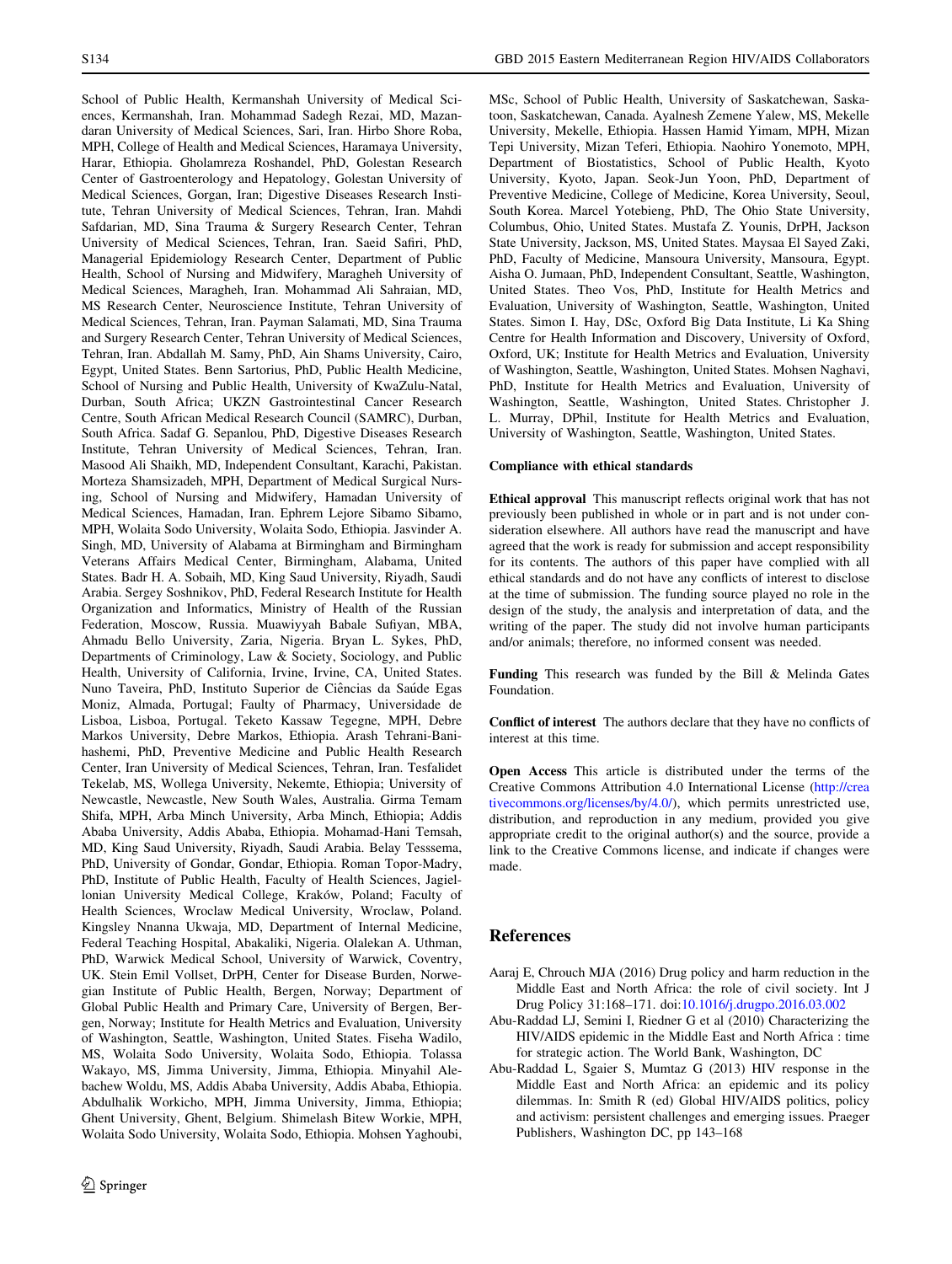- <span id="page-12-0"></span>Anonymous (2012) Iran's HIV/Aids sufferers struggle for survival. BBC News, December 3rd, 2012
- Betsi NA, Koudou BG, Cissé G et al (2006) Effect of an armed conflict on human resources and health systems in Côte d'Ivoire: prevention of and care for people with HIV/AIDS. AIDS Care 18:356–365. doi:[10.1080/09540120500200856](https://doi.org/10.1080/09540120500200856)
- Brown T, Bao L, Eaton JW et al (2014) Improvements in prevalence trend fitting and incidence estimation in EPP 2013. AIDS 28(Suppl 4):S415–S425. doi:[10.1097/QAD.0000000000000454](https://doi.org/10.1097/QAD.0000000000000454)
- Calam R (2016) Public health implications and risks for children and families resettled after exposure to armed conflict and displacement. Scand J Public Health. doi[:10.1177/1403494816675776](https://doi.org/10.1177/1403494816675776)
- Carpenter CC, Fischl MA, Hammer SM et al (1997) Antiretroviral therapy for HIV infection in 1997. Updated recommendations of the International AIDS Society-USA panel. JAMA 277: 1962–1969
- Doocy S, Lyles E, Delbiso TD et al (2015) Internal displacement and the Syrian crisis: an analysis of trends from 2011–2014. Confl Health 9:33. doi:[10.1186/s13031-015-0060-7](https://doi.org/10.1186/s13031-015-0060-7)
- Forouzanfar MH, Alexander L, Anderson HR et al (2015) Global, regional, and national comparative risk assessment of 79 behavioural, environmental and occupational, and metabolic risks or clusters of risks in 188 countries, 1990–2013: a systematic analysis for the Global Burden of Disease Study 2013. Lancet 386:2287–2323. doi:[10.1016/S0140-6736\(15\)](https://doi.org/10.1016/S0140-6736(15)00128-2) [00128-2](https://doi.org/10.1016/S0140-6736(15)00128-2)
- GBD 2015 DALYs and HALE Collaborators (2016) Global, regional, and national disability-adjusted life-years (DALYs) for 315 diseases and injuries and healthy life expectancy (HALE), 1990–2015: a systematic analysis for the Global Burden of Disease Study 2015. Lancet 388:1603–1658. doi[:10.1016/](https://doi.org/10.1016/S0140-6736(16)31460-X) [S0140-6736\(16\)31460-X](https://doi.org/10.1016/S0140-6736(16)31460-X)
- GBD 2015 Disease and Injury Incidence and Prevalence Collaborators (2016) Global, regional, and national incidence, prevalence, and years lived with disability for 310 diseases and injuries, 1990–2015: a systematic analysis for the Global Burden of Disease Study 2015. Lancet 388:1545–1602. doi[:10.1016/](https://doi.org/10.1016/S0140-6736(16)31678-6) [S0140-6736\(16\)31678-6](https://doi.org/10.1016/S0140-6736(16)31678-6)
- GBD 2015 Risk Factors Collaborators (2016) Global, regional, and national comparative risk assessment of 79 behavioural, environmental and occupational, and metabolic risks or clusters of risks, 1990–2015: a systematic analysis for the Global Burden of Disease Study 2015. Lancet 388:1659–1724. doi[:10.1016/](https://doi.org/10.1016/S0140-6736(16)31679-8) [S0140-6736\(16\)31679-8](https://doi.org/10.1016/S0140-6736(16)31679-8)
- Hedayati-Moghaddam MR, Marjaneh MM, Mashhadi IE (2012) Knowledge and attitudes of physicians in private practice towards HIV/AIDS in Mashhad, Iran. Int J STD AIDS 23:e11– e16. doi[:10.1258/ijsa.2009.009447](https://doi.org/10.1258/ijsa.2009.009447)
- Hermez J, Petrak J, Karkouri M, Riedner G (2010) A review of HIV testing and counseling policies and practices in the Eastern Mediterranean Region. AIDS 24(Suppl 2):S25–S32. doi:[10.](https://doi.org/10.1097/01.aids.0000386730.56683.e5) [1097/01.aids.0000386730.56683.e5](https://doi.org/10.1097/01.aids.0000386730.56683.e5)
- Institute for Health Metrics and Evaluation (IHME) (2017) Global Burden of Disease data visualization. IHME, University of Washington, Seattle
- Institute for health metrics and evaluation global health data exchange | GHDx (2017). <http://ghdx.healthdata.org/>. Accessed 24 Apr 2017
- Khosravanifard B et al (2012) Tehran dentists' self-reported knowledge and attitudes towards HIV/AIDS and observed willingness to treat simulated HIV-positive patients. East Mediterr Health J 18(9):928–934
- Mokdad AH, Jaber S, Aziz MIA et al (2014) The state of health in the Arab world, 1990–2010: an analysis of the burden of diseases, injuries, and risk factors. Lancet 383:309–320. doi[:10.1016/](https://doi.org/10.1016/S0140-6736(13)62189-3) [S0140-6736\(13\)62189-3](https://doi.org/10.1016/S0140-6736(13)62189-3)
- Mokdad AH, Forouzanfar MH, Daoud F et al (2016) Health in times of uncertainty in the eastern Mediterranean region, 1990–2013: a systematic analysis for the Global Burden of Disease Study 2013. Lancet Glob Health 4:e704–e713. doi:[10.1016/S2214-](https://doi.org/10.1016/S2214-109X(16)30168-1) [109X\(16\)30168-1](https://doi.org/10.1016/S2214-109X(16)30168-1)
- Mowafi H (2011) Conflict, displacement and health in the Middle East. Glob Public Health 6:472–487. doi[:10.1080/17441692.](https://doi.org/10.1080/17441692.2011.570358) [2011.570358](https://doi.org/10.1080/17441692.2011.570358)
- Mumtaz G, Hilmi N, McFarland W et al (2011) Are HIV epidemics among men who have sex with men emerging in the middle East and North Africa? A systematic review and data synthesis. PLoS Med 8:e1000444. doi:[10.1371/journal.pmed.1000444](https://doi.org/10.1371/journal.pmed.1000444)
- Mumtaz GR, Riedner G, Abu-Raddad LJ (2014a) The emerging face of the HIV epidemic in the Middle East and North Africa. Curr Opin HIV AIDS 9:183–191. doi:[10.1097/COH.00000000](https://doi.org/10.1097/COH.0000000000000038) [00000038](https://doi.org/10.1097/COH.0000000000000038)
- Mumtaz GR, Weiss HA, Thomas SL et al (2014b) HIV among people who inject drugs in the Middle East and North Africa: systematic review and data synthesis. PLoS Med 11:e1001663. doi[:10.1371/](https://doi.org/10.1371/journal.pmed.1001663) [journal.pmed.1001663](https://doi.org/10.1371/journal.pmed.1001663)
- Palmisano L, Vella S (2011) A brief history of antiretroviral therapy of HIV infection: success and challenges. Ann Ist Super Sanita 47:44–48. doi[:10.4415/ANN\\_11\\_01\\_10](https://doi.org/10.4415/ANN_11_01_10)
- Robertson CL, Hoffman SJ (2014) Conflict and forced displacement: human migration, human rights, and the science of health. Nurs Res 63:307–308
- Shawky S, Soliman C, Kassak KM et al (2009) HIV surveillance and epidemic profile in the Middle East and North Africa. J Acquir Immune Defic Syndr 51:S83–S95. doi[:10.1097/QAI.](https://doi.org/10.1097/QAI.0b013e3181aafd3f) [0b013e3181aafd3f](https://doi.org/10.1097/QAI.0b013e3181aafd3f)
- Simmons H (2014) Dying for love: homosexuality in the Middle East. Human rights and human welfare (Issue on Human Rights in the Middle East and North Africa), pp 160–172
- Stover J, Andreev K, Slaymaker E et al (2014) Updates to the spectrum model to estimate key HIV indicators for adults and children. AIDS 28:S427–S434. doi[:10.1097/QAD.00000000000](https://doi.org/10.1097/QAD.0000000000000483) [00483](https://doi.org/10.1097/QAD.0000000000000483)
- Thayer T (2012) AIDS in Iran-life or death. AIDS Response Effort Inc, Winchester
- Tunçalp Ö, Fall IS, Phillips SJ et al (2015) Conflict, displacement and sexual and reproductive health services in Mali: analysis of 2013 health resources availability mapping system (HeRAMS) survey. Confl Health 9:28. doi:[10.1186/s13031-015-0051-8](https://doi.org/10.1186/s13031-015-0051-8)
- UNAIDS (2014a) Fast-track, ending the AIDS epidemic by 2030. UNAIDS, Geneva
- UNAIDS (2014b) 90-90-90 An ambitious treatment target to help the AIDS epidemic. Joint United Nations Programme on HIV/AIDS, Geneva
- UNAIDS (2015) How AIDS changed everything—MDG6: 15 years, 15 lessons of hope from the AIDS response. UN, New York City
- UNAIDS (2016a) Prevention gap report. Joint United Nations Programme on HIV/AIDS, Geneva
- UNAIDS (2016b) Global AIDS update 2016. Joint United Nations Programme on HIV/AIDS, Geneva
- UNAIDS RST MENA (2008) Notes on AIDS in the Middle East and North Africa. Cairo, Egypt
- UNODC (2007) United Nations office on drugs and crime
- Upham S, Mikkelsen L (2012) Advocacy for strengthening civil registration and vital statistics. Pac Health Dialog 18:41–52
- Wang H, Naghavi M, Allen C et al (2016a) Global, regional, and national life expectancy, all-cause mortality, and cause-specific mortality for 249 causes of death, 1980–2015: a systematic analysis for the Global Burden of Disease Study 2015. Lancet 388:1459–1544. doi:[10.1016/S0140-6736\(16\)31012-1](https://doi.org/10.1016/S0140-6736(16)31012-1)
- Wang H, Wolock TM, Carter A et al (2016b) Estimates of global, regional, and national incidence, prevalence, and mortality of